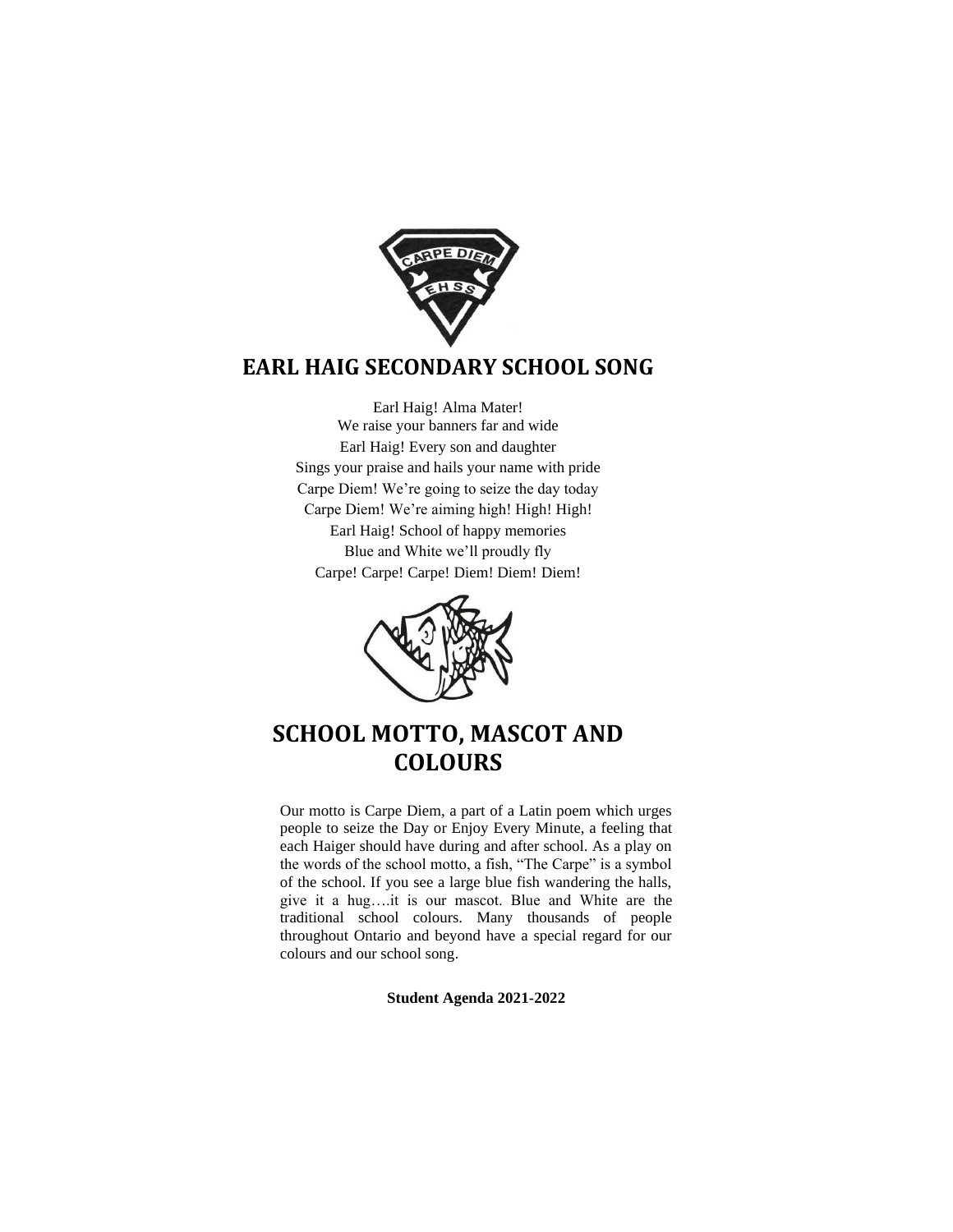

# **Earl Haig Secondary School**

100 Princess Avenue North York, Ontario M2N 3R7 Tel: 416-395-3210 Fax: 416-395-4203

[www.earlhaig.ca](http://www.earlhaig.ca/) 

# **Principal**

Ricky Goldenberg **Vice Principals** Antonietta Colavita Aaron Gotfryd Susan Hantzakos Anant Sukhram

| <b>Name</b>                                                                                                                         | <b>HR</b>                                                                                                                                  |
|-------------------------------------------------------------------------------------------------------------------------------------|--------------------------------------------------------------------------------------------------------------------------------------------|
| <b>City</b><br><u> 1980 - Jan James James, politik eta politik eta politik eta politik eta politik eta politik eta politik eta </u> | <b>Postal Code</b><br><u> 1989 - Jan Stein Stein Stein Stein Stein Stein Stein Stein Stein Stein Stein Stein Stein Stein Stein Stein S</u> |
| <b>Telephone</b>                                                                                                                    | Student No.                                                                                                                                |
|                                                                                                                                     |                                                                                                                                            |

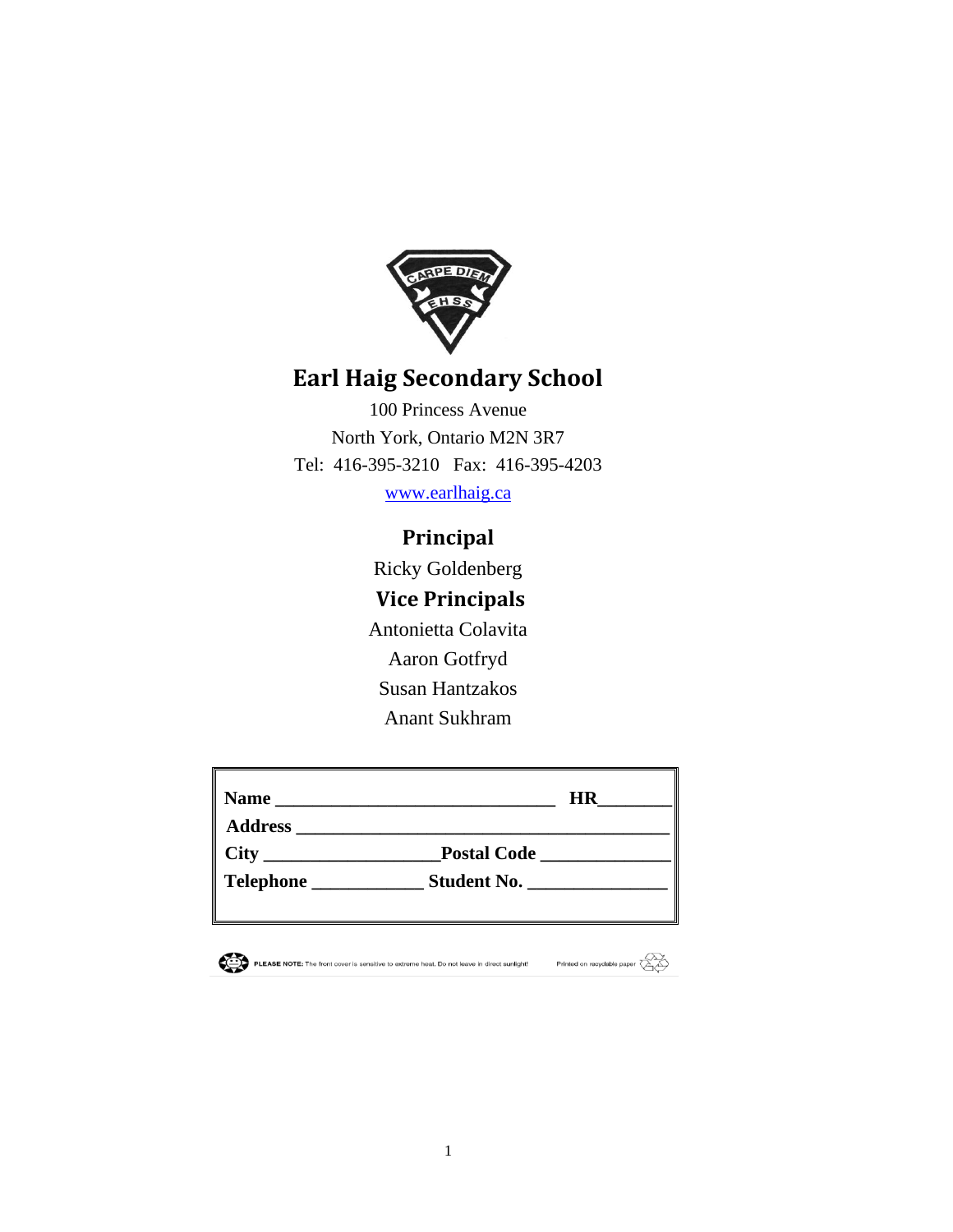#### **STUDENT ACTIVITY COUNCIL PRESIDENT'S MESSAGE**

If high school was a teen drama, grade nine would be Riverdale: confusing, mysterious, and fast paced. Obviously, we don't live in upstate New York, but the tight relationship of our 2,000 students can easily be related to a small town like Riverdale.

In grade nine, unlike many of my presidential predecessors, I did not have a bucket list or plan going into high school. I didn't strategize what club I wanted to become an executive, train five days a week to make a team, or frankly, dream of being SAC President. One thing I did vow to do though was to stay true to my values and form meaningful and long-lasting relationships that would last past high school. The beauty and as it happens the burden of this large community that you will not know everyone you walk past in the halls. That doesn't mean you should limit yourself to a small and secluded social circle. Go and connect with everyone around you! For me, that meant using the SAC Instagram as an outlet to bust out a Tik Tok dance or even try rapping.

The Student Activity Council is composed of 16 school-wide elected student representatives whose priority is to ensure the greatest quality of your time by running the most hype events of the year, which includes but is not limited to homecoming, teacher vs. student sporting events, semi-formal, and student spirit assemblies. We carry regular weekly meetings every Monday open to the whole school. You might catch one of us in the SAC office which is located right across the cafeteria and you are welcome to come in and chat about anything, whether you have an idea for content to post on our Instagram or you need to rant about an upcoming math test.

We live in uncertain times, engulfed in a pandemic that has isolated and distanced us for the last year and a half. This struggle has only taught us our responsibility to stay connected and a greater appreciation for the basic things in life. In the very short span of four years you have at Earl Haig, you need to live every moment to the fullest. Join a club or council, go to parties, meet new people. get enough sleep, organize a dance flash mob, seize the day. You need to stop caring about how people might view you because the only opinion that matters is yours.

Your four years will fly by as fast as a season of Riverdale. You will be so invested in the characters which you call peers, hooked in the plot twists, and soon enough, the show which you call high school will end with tossing your grad cap. Now live with no regrets, make mistakes and learn from them, and don't be afraid to be you.

Carpe Diem! Jason Wong Student Activity Council President

#### **SAC Positions**

President: Jason Wong Vice President: Elisa Penha Junior Mayor: Elly Peng Arts Rep: Michelle Chow Athletics Rep: Karim Khairallah Clubs and Funds Rep: Yasmin Asadi Community Rep: William Pham ECO Rep: Erica Chu Junior Media Master: TBD Multicultural Rep: Anna He

Safe Space Advocate: Michelle Li Senior Media Masters: Ashley Kim, Jessica Liu Social Rep: Chevin Jeon SOPSS Rep: Dorsa Mansouri Neistanak Stage Crew Rep: TBD Staff Supervisors: Ms. P Koutroubis, Mr. A. Morin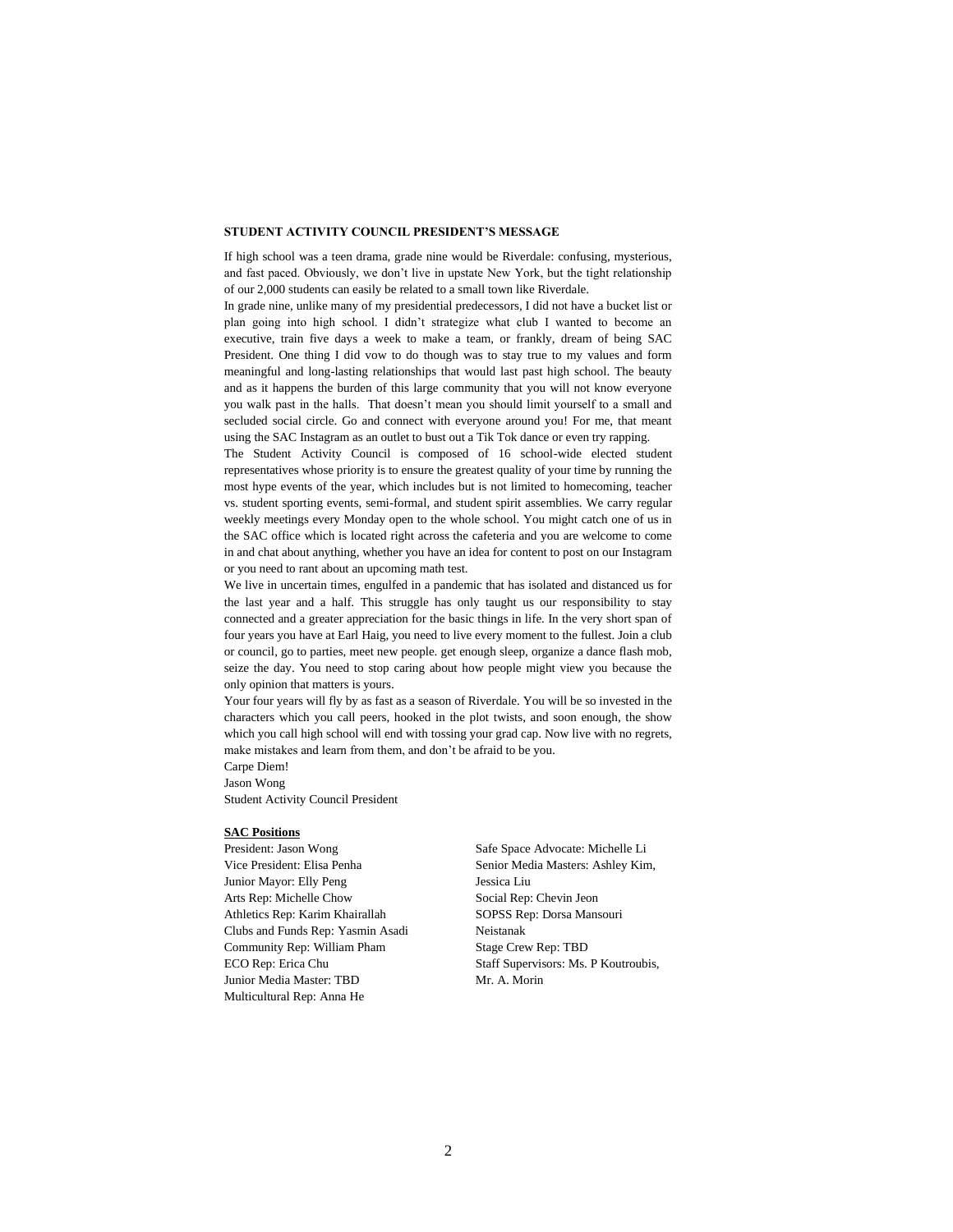## **LEADERS COLLECTIVE DIRECTOR'S MESSAGE**

Dear Earl Haig Students,

It is such an honour to be welcoming everyone to a new and exciting year at Earl Haig, whether it may be your first or last. The upcoming year will be filled with endless opportunities to explore your talents in your academics, extracurricular pursuits, as you find ways to demonstrate your excellence. This could start from the moment you join one of our 100+ clubs/councils, by participating in various contests, or simply connecting with a few of the almost 2000 students in our school. All the jazzy melodies that make up the Earl Haig community might make you feel lost or overwhelmed, but it truly is a home that will make you feel comfortable, no matter who you are or what your passions may be. Before you know it, you will be well on your way to exploring new interests and hobbies that will help you to discover yourself. Four years at Earl Haig guarantees that you will have a wonderful time, and now it is time for you to find out what will make it wonderful.

One decision that will guarantee a great high school experience is to join the Leader's Collective (LC), one of the largest and most active student-run organizations in the school. We help to organize some of the most prominent school-wide events including LINKS, Grade 9 Orientation, Financial Literacy Workshop, Commencement, mixed in with initiatives such as LConnect, and LCreate. Through these various events, not only will you learn what it takes to be a leader, but you will have a chance to network with some of the brightest, aspiring, and like-minded leaders from all around the school. As a part of LC, tons of valuable experience will be gained from our visions as a collective: to serve, mentor, and grow the school community. If you are someone who wants to explore what makes you passionate, someone who loves making strong friendships, you are more than welcome to join the LC family!

Together, the efforts of the hardworking school community of clubs, councils, and staff can truly shine. With so many amazing individuals who continue to grow because of all the opportunities our school offers, it is only be a matter of time to until we see the incredible accomplishments made by all of you in the upcoming year.

Carpe Diem Everyone! **Ted Yoo** Leaders Collective Director 2021/2022

#### **Leaders Collective Executive Team 2021/2022**

**Director:** Ted Yoo **Opportunities Assistant:** Nadine Al-Junaidi **Assistant Director:** Matthew Seto **Programs Coordinator:** Hannah Teicher **Admin Coordinator:** James Sunwoo **Programs Assistant:** Safiya Sivjee **Admin Assistant:** Hannah Park **Programs Assistant:** Ismail Hosny **Admin Assistant:** Zariya Shaikh **Promotions Coordinator:** Elaine Wang **Events Coordinator:** James Lee **Promotions Assistant:** Alice Quan **Events Assistant:** Steven Luo **Promotions Assistant:** Eno Ma **Opportunities Coordinator:** Rameen Shaikh **Special Projects Assistant:** Anna Geng **Opportunities Assistant:** Dhruv Chopra **Special Projects Assistant:** Alyssa Grant

**Events Assistant:** Sophia Liu **Special Projects Coordinator:** Michelle Paik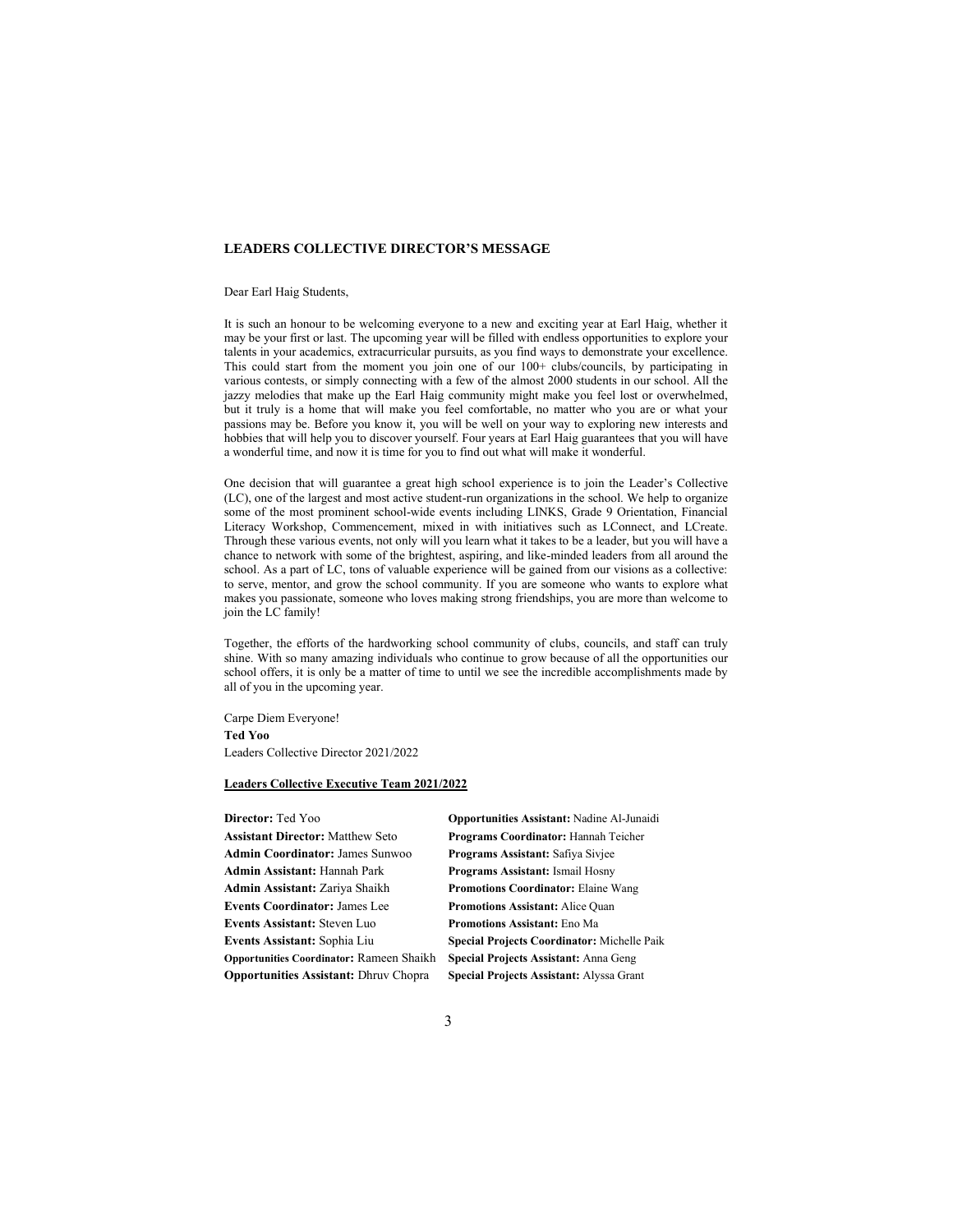# **Timetable Periods 2021 - 2022 2021**

| <b>Regular Day Schedule</b>                          |              |
|------------------------------------------------------|--------------|
| $9:00$ a.m. $-11:30$ a.m.                            | Course $1/3$ |
| 11:30 a.m. $-12:15$ p.m.                             | <b>LUNCH</b> |
| $12:15$ p.m. $-2:45$ p.m.                            | Course 2/4   |
| <b>Late Start Schedule for Staff Meetings / PLCs</b> |              |
| $10:00$ a.m. $-12:00$ p.m.                           | Course $1/3$ |
| $12:00$ p.m. $-12:45$ p.m.                           | <b>LUNCH</b> |
| 12:45 p.m. $-$ 2:45 p.m.                             | Course 2/4   |
| Note                                                 |              |

The schedule operates on a **week one (1) and week two (2)** rotation cycle. During week one cycle student will be taking course one (1) in the morning and course two in the afternoon. During week two cycle student will be taking course three (3) in the morning and course four (4) in the afternoon.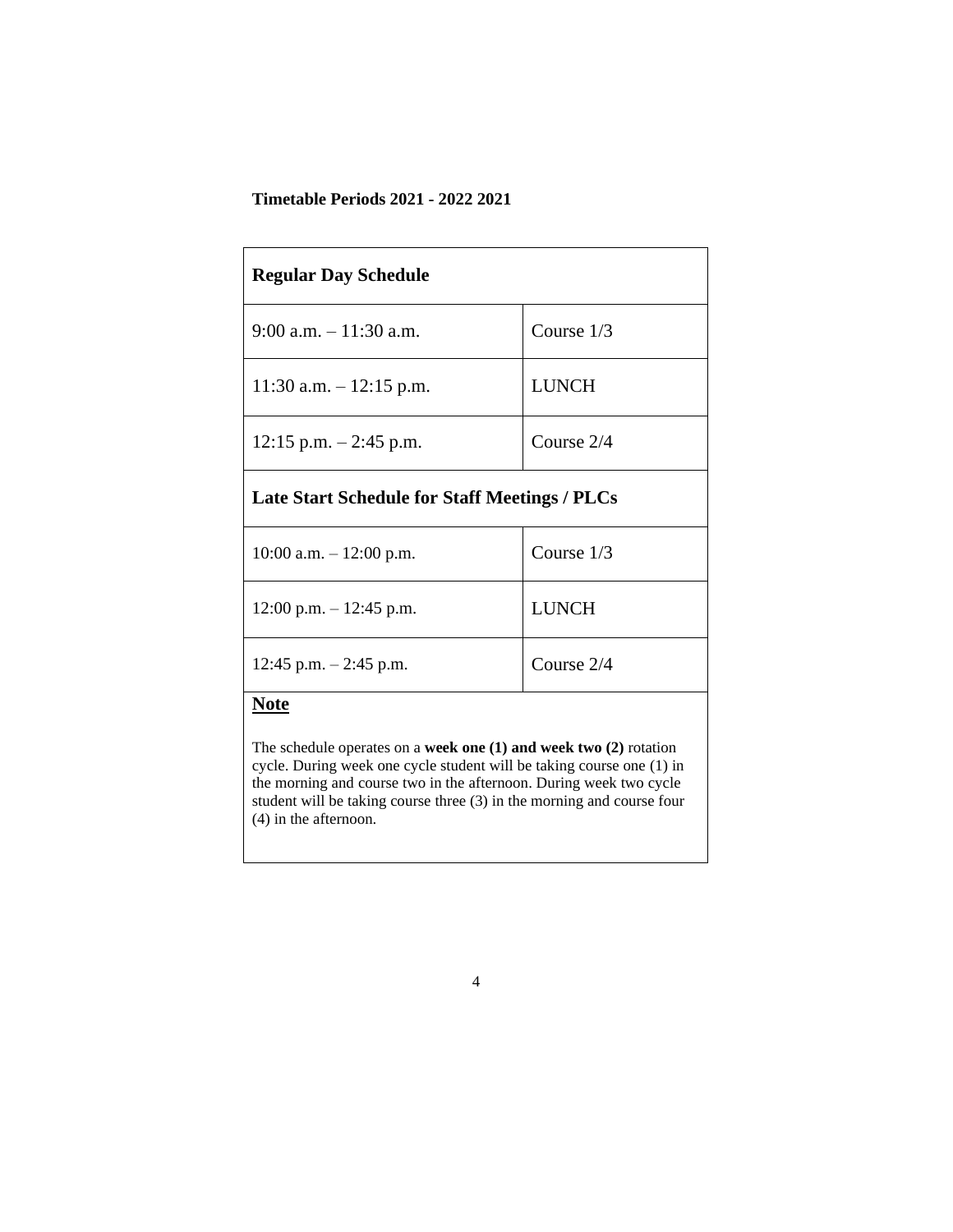| <b>Staff Meetings and PLC's dates</b> |                            |  |  |  |  |  |  |  |
|---------------------------------------|----------------------------|--|--|--|--|--|--|--|
| <b>PLC</b> Dates                      | <b>Staff Meeting Dates</b> |  |  |  |  |  |  |  |
| September 22, 2021                    | September 29, 2021         |  |  |  |  |  |  |  |
| October 20, 2021                      | October 27, 2021           |  |  |  |  |  |  |  |
| November 17, 2021                     | November 24, 2021          |  |  |  |  |  |  |  |
| December 8, 2021                      | December 15, 2021          |  |  |  |  |  |  |  |
| January 19, 2022                      | <b>January 26, 2022</b>    |  |  |  |  |  |  |  |
| February 16, 2022                     | February 23, 2022          |  |  |  |  |  |  |  |
| March 23, 2022                        | March 30, 2022             |  |  |  |  |  |  |  |
| April 20, 2022                        | April 27, 2022             |  |  |  |  |  |  |  |
| May 18, 2022                          | May 25, 2022               |  |  |  |  |  |  |  |

# **Staff Meetings and PLC's Schedule 2021 – 2022**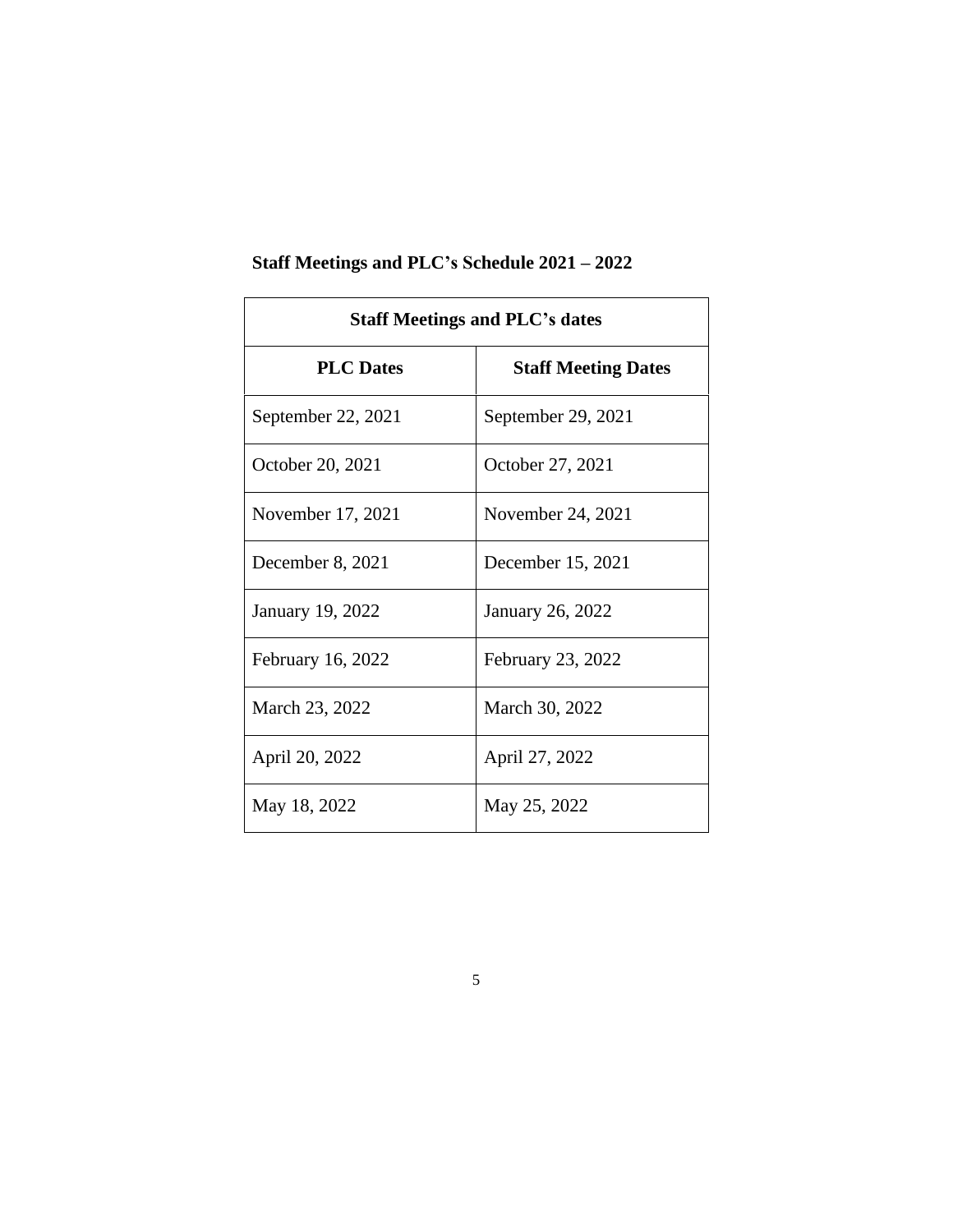## **EARL HAIG SECONDARY SCHOOL**

#### **Main Phone: 416-395-3210 Back Door: 416 395-3824 DEPARTMENT OFFICES AND EXTENSIONS**

| <b>Business</b>        | Room | 277  | 20105    |
|------------------------|------|------|----------|
| Claude Watson          | Room | 125  | 20137    |
| Computers              | Room | 268  | 20115    |
| $Co$ -op               | Room | 245  | 20136    |
| Dance                  | Room | 136  | 20139    |
| Drama                  | Room | 272  | 20140    |
| English 1              | Room | 220  | 20090    |
| English 2              | Room | 228  | 20091    |
| E.S.L.                 | Room | 123  | 20092    |
| Geography              | Room | 328  | 20075    |
| Guidance               | Room | 124  | 20040    |
| History                | Room | 328  | 20085    |
| Languages (Moderns)    | Room | 266  | 20130    |
| Library                | Room | 243  | 20020    |
| Math                   | Room | 292  | 20080    |
| Music                  | Room | 162  | 20141    |
| Phys Ed.               | Room | 025  | 20030    |
| Science                | Room | 345  | 20095/93 |
| Special Education      | Room | 263  | 20142    |
| <b>Student Success</b> | Room | 269  | 20269    |
| Technology             | Room | 144  | 20143    |
| Tech Comm.             | Room | 202A | 20144    |
| Theatre                | Room | 295  | 20150    |
| Visual Arts            | Room | 304  | 20100    |

# **Scheduled dates and events as currently published in this agenda and calendar are subject to changes.**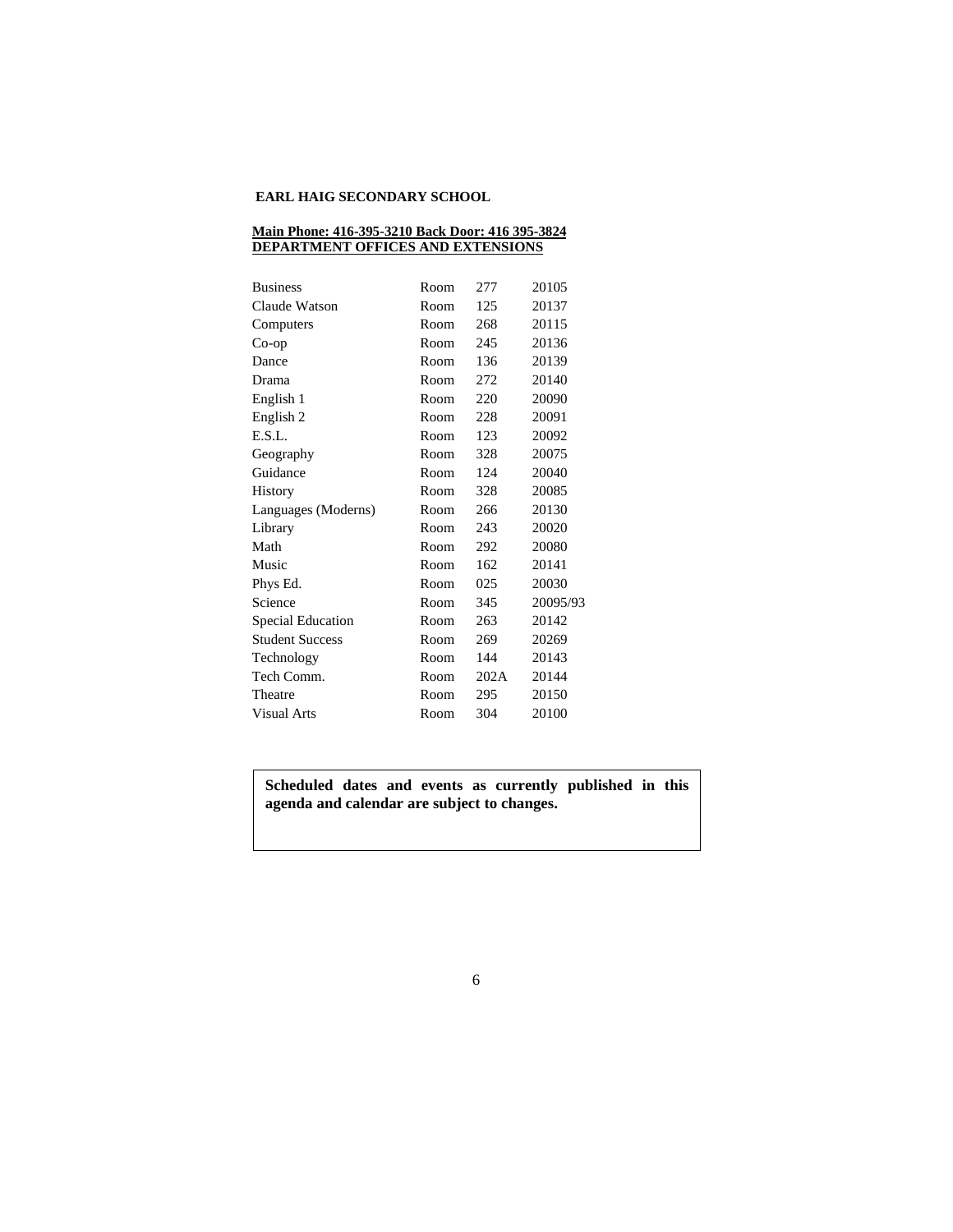# *AUGUST 2021 (EVENTS SUBJECT TO CHANGE)*

| <b>SUNDAY</b> | <b>MONDAY</b>                                                                                 | <b>TUESDAY</b> | <b>WEDNESDAY</b> | <b>THURSDAY</b> | <b>FRIDAY</b>  | <b>SATURDAY</b> |
|---------------|-----------------------------------------------------------------------------------------------|----------------|------------------|-----------------|----------------|-----------------|
| 1             | $\mathbf{2}$<br>н<br><b>Civic Holiday</b>                                                     | $\mathbf{3}$   | 4                | 5               | $6\phantom{a}$ | $\overline{7}$  |
| 8             | 9                                                                                             | 10             | 11               | 12              | 13             | 14              |
| 15            | 16                                                                                            | 17             | 18               | 19              | 20             | 21              |
| 22            | 23                                                                                            | 24             | 25               | 26              | 27             | 28              |
| 29            | 30<br>> Guidance Opens<br>>Incoming ESL student<br>assessments<br>>Electronic timetable dist. | 31             |                  |                 |                |                 |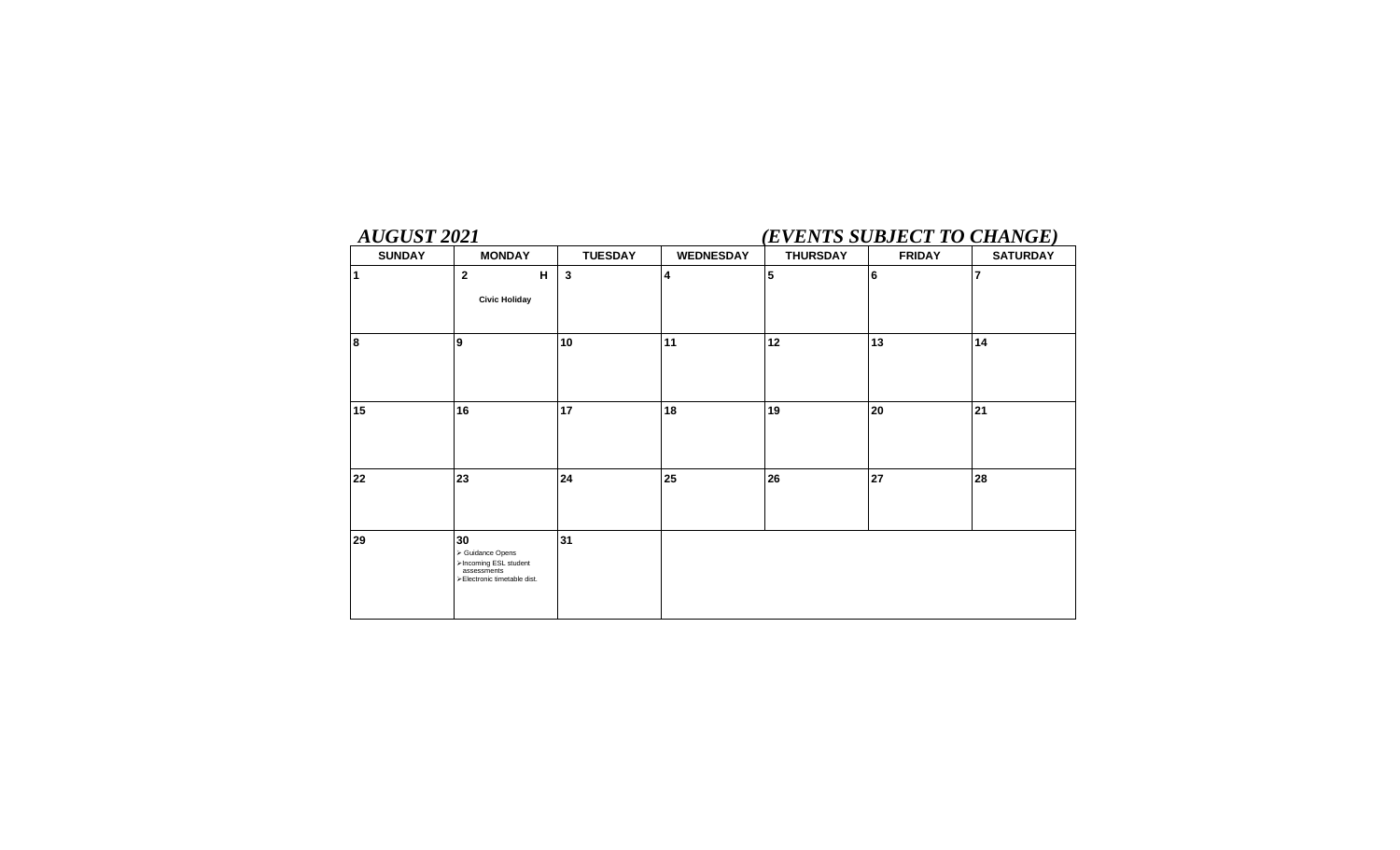# *SEPTEMBER 2021 (EVENTS SUBJECT TO CHANGE)*

| <b>SUNDAY</b> | <b>MONDAY</b>                                | <b>TUESDAY</b>                                                    | <b>WEDNESDAY</b>                                                                                           | <b>THURSDAY</b>                                                                                                          | <b>FRIDAY</b>                                                            | <b>SATURDAY</b> |
|---------------|----------------------------------------------|-------------------------------------------------------------------|------------------------------------------------------------------------------------------------------------|--------------------------------------------------------------------------------------------------------------------------|--------------------------------------------------------------------------|-----------------|
|               |                                              |                                                                   | в<br>1<br>$\triangleright$ 6:30-7:30 pm - Virtual<br>LINKS Assembly for new<br>students<br>> NOW program - | $\mathbf{2}$<br><b>PA</b>                                                                                                | 3<br><b>PA 4</b><br>> NOW Program tour<br>10:30 am                       |                 |
| 5             | 6<br>н<br><b>Labour Day</b>                  | B<br>7<br>Rosh Hashana                                            | 8<br>Rosh Hashana                                                                                          | PA 9 First Day of School 1<br>Semester 1/Term 1 starts                                                                   | 10<br>1 <sup>1</sup>                                                     | 11              |
| 12            | 13<br>>Guidance - new registrations<br>start | $\mathbf{2}$<br>2 14<br>> SPC Sales (Sept 14-Oct 1)<br>CL/ACL Mtg | $\overline{2}$<br>$15$ Yom Kippur                                                                          | 16<br>$\mathbf{2}$<br>>Gr.9&10 Support Services/<br>Conduct Assembly P1                                                  | 17<br>$\mathbf{2}$<br>>Gr. 11&12 Support<br>Services/Conduct Assembly P1 | 18              |
| 19 Powley Day | 20<br>1<br>>Gr. 9 Guidance visits            | 21 Sukkot I.S.T.<br>1                                             | 22 Sukkot PLC-D.M.                                                                                         | 1 23<br>1<br>> Photo Day<br>> U.S. University Info Session<br>O'Grady Hall (after school)<br>>School Council Mtg 7:30 pm | 24<br>1.                                                                 | 25              |
|               |                                              |                                                                   |                                                                                                            |                                                                                                                          |                                                                          |                 |
| 26            | 27<br>>Grad Assembly P1 Cringan<br>Hall      | 2 28 Shemini Atzeret<br>2 <sub>1</sub>                            | 29 Simchat Torah<br>>Clubs and Councils Info Mtg                                                           | $\mathbf 2$<br>2 30<br><b>Staff Meeting</b><br>> Orange Shirt Day                                                        |                                                                          |                 |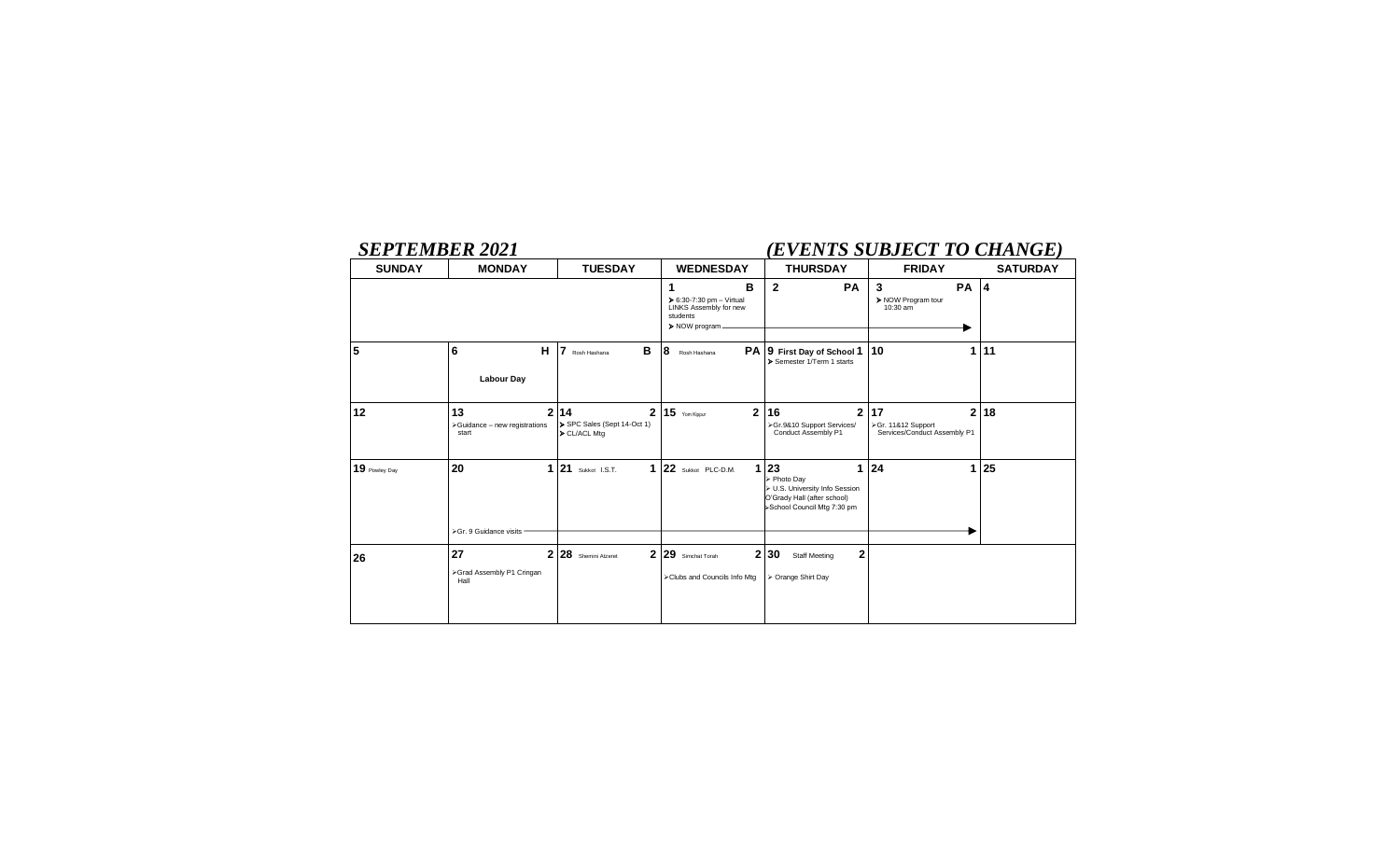# *OCTOBER 2021 (EVENTS SUBJECT TO CHANGE)*

| <b>SUNDAY</b> | <b>MONDAY</b>                                                                                           | <b>TUESDAY</b>                                                                           | <b>WEDNESDAY</b>                                                      | <b>THURSDAY</b>                                                                | <b>FRIDAY</b>                        | <b>SATURDAY</b> |
|---------------|---------------------------------------------------------------------------------------------------------|------------------------------------------------------------------------------------------|-----------------------------------------------------------------------|--------------------------------------------------------------------------------|--------------------------------------|-----------------|
|               | Hispanic Heritage/Islamic Heritage/Somalian Heritage/International Walk to School/Women's History Month |                                                                                          |                                                                       |                                                                                |                                      | 2 2             |
| 3             | 4<br>1                                                                                                  | 5 S.S.T.<br>>Virtual Scholarship & OSAP<br>Mtg 7:00 pm and School<br>Council Mtg 7:00 pm | $1\vert 6$<br>> TDSB Walk to School Day                               | >Clubs Registrations Due/Top<br>Fundraising Club Proposal<br>Due               | 8<br>1<br>> SOPSS Assembly           | 9               |
| 10            | н<br>11<br>Thanksgiving                                                                                 | $\overline{2}$<br>12<br>$\triangleright$ CNML                                            | 13<br>$\overline{2}$                                                  | 14<br>2<br>>Virtual Alumni Assembly<br>7:00 pm                                 | 15                                   | 2 16            |
| 17            | 18<br>1<br>> Junior Assembly P1<br>> Junior Week -<br>> Grade 12 Guidance visits -                      | 19 I.S.T.<br>1<br>> CL/ACL Mtg                                                           | 20<br>1<br>PLC-D.M.<br>> GTA Post-Secondary Fair<br>9:00-11:00 am Caf | 21<br>>Take your Kids to Work info<br>sessions<br>> Clubs Fair #1 during lunch | 22<br>1                              | 23              |
| 24            | 25<br>$\overline{2}$<br>> Community Outreach Week<br>(Oct. 25-29)<br>> Calls home week-                 | 26<br>$\mathbf{2}$                                                                       | 2<br>27<br><b>Staff Meeting</b><br>> Photo Retake (Room 117)          | $\mathbf{2}$<br>28<br>>Film Halloween Haunt<br>4:00 pm Cringan Hall            | 29<br>$\mathbf{2}$<br>> Carnival Day | 30              |
| 31 Halloween  |                                                                                                         |                                                                                          |                                                                       |                                                                                |                                      |                 |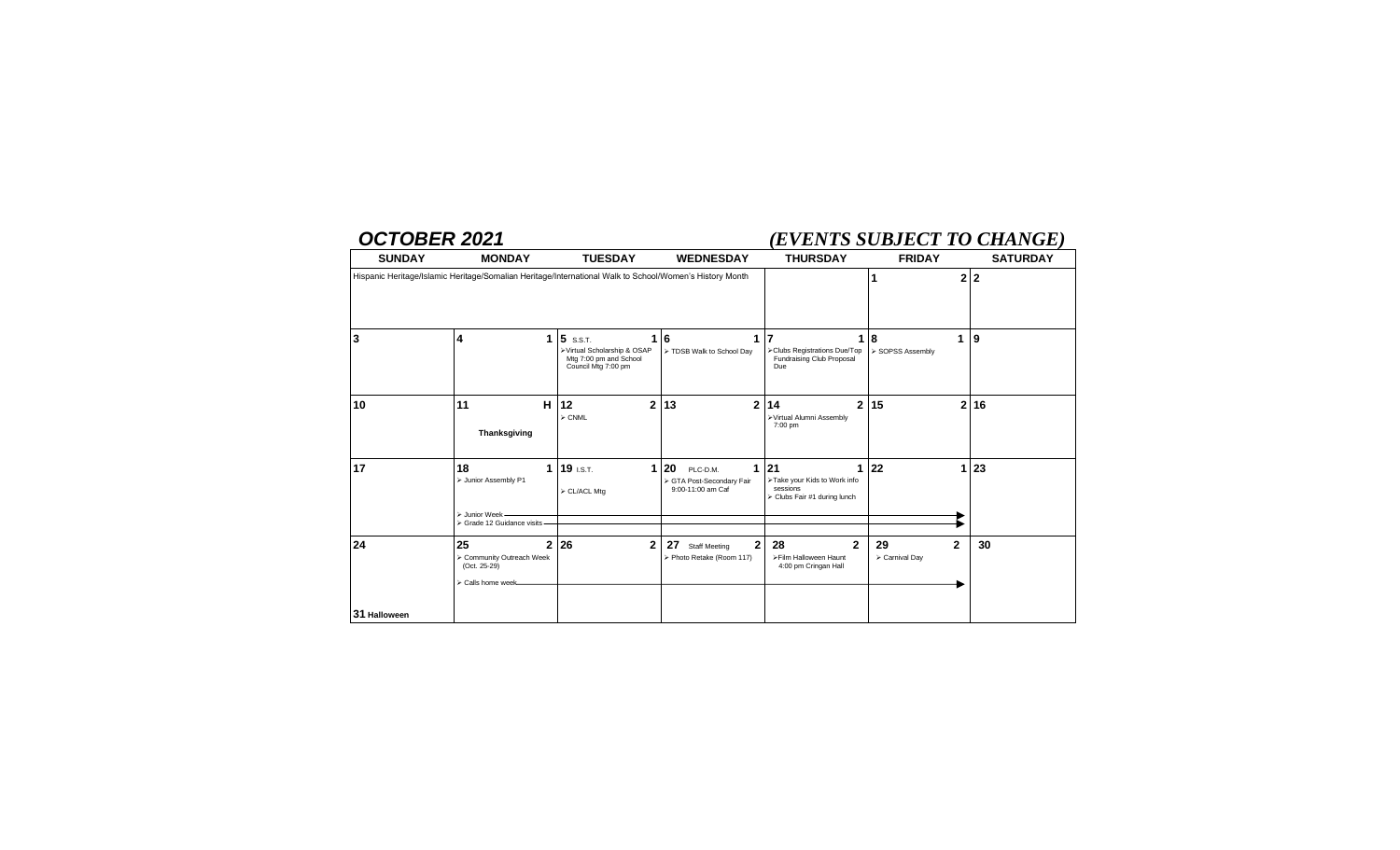# *NOVEMBER 2021 (EVENTS SUBJECT TO CHANGE)*

| <b>SUNDAY</b> | <b>MONDAY</b>                                                                  | <b>TUESDAY</b>                                                                                         | <b>WEDNESDAY</b>                                                                                | <b>THURSDAY</b>                                                                                                                                     | <b>FRIDAY</b>                                   | <b>SATURDAY</b> |
|---------------|--------------------------------------------------------------------------------|--------------------------------------------------------------------------------------------------------|-------------------------------------------------------------------------------------------------|-----------------------------------------------------------------------------------------------------------------------------------------------------|-------------------------------------------------|-----------------|
|               | 1<br>1<br>> Calls home week-                                                   | 2 S.S.T.<br>> Clubs Presidents Mtg                                                                     | 3<br>1<br>>Take Your Kids to Work<br>Day                                                        | $\overline{4}$<br>1<br>Diwali                                                                                                                       | ${\bf 5}$<br>1                                  | 16              |
| 7             | 8<br>$\mathbf{2}$                                                              | $\mathbf{2}$<br>9<br>$\triangleright$ CNML<br>>School Council Mtg. 7:00 pm<br>University/College Night | 10<br>Е                                                                                         | 11<br>$\mathbf{2}$<br>>Remembrance Day<br>Assembly<br>> DECA GTA Regional                                                                           | 12<br>$\overline{2}$<br>>Semester 1/Term 1 ends | 13              |
| 14            | 15<br>1<br>>Semester 1/Term 2 starts<br>> Life Skills Workshops-               | 16 I.S.T.<br>1<br>> CL/ACL Mtg.                                                                        | 17<br>1<br>PLC-D.M.<br>>Non GTA Post-Secondary<br>Fair 9:00-11:00 am Caf<br>> CIMC/CSMC Contest | 18<br><b>SP</b><br>Parent/Teacher Interviews<br>$\geq 10:00$ am $-12:00$ noon<br>$\geq 1:00$ pm $-4:00$ pm<br>$> 6:00 \text{ pm} - 8:00 \text{ pm}$ | 19<br><b>PA</b>                                 | 20              |
| 21            | 22<br>>Mid-term Semester 1 Report<br>Card distribution<br>>SOPSS Spirit Week _ | 2 23<br>$\mathbf{2}$                                                                                   | 24<br><b>Staff Meeting</b><br>> Coffee House 7:00 pm                                            | 2 25<br>$\overline{2}$                                                                                                                              | 26<br>$\overline{2}$                            | 27              |
| 28 Hanukkah   | 29<br>1<br>>Full Disclosure                                                    | 30<br>> One Acts 7:00 pm in 102                                                                        | Hindu Heritage/Indigenous Education Month                                                       |                                                                                                                                                     |                                                 |                 |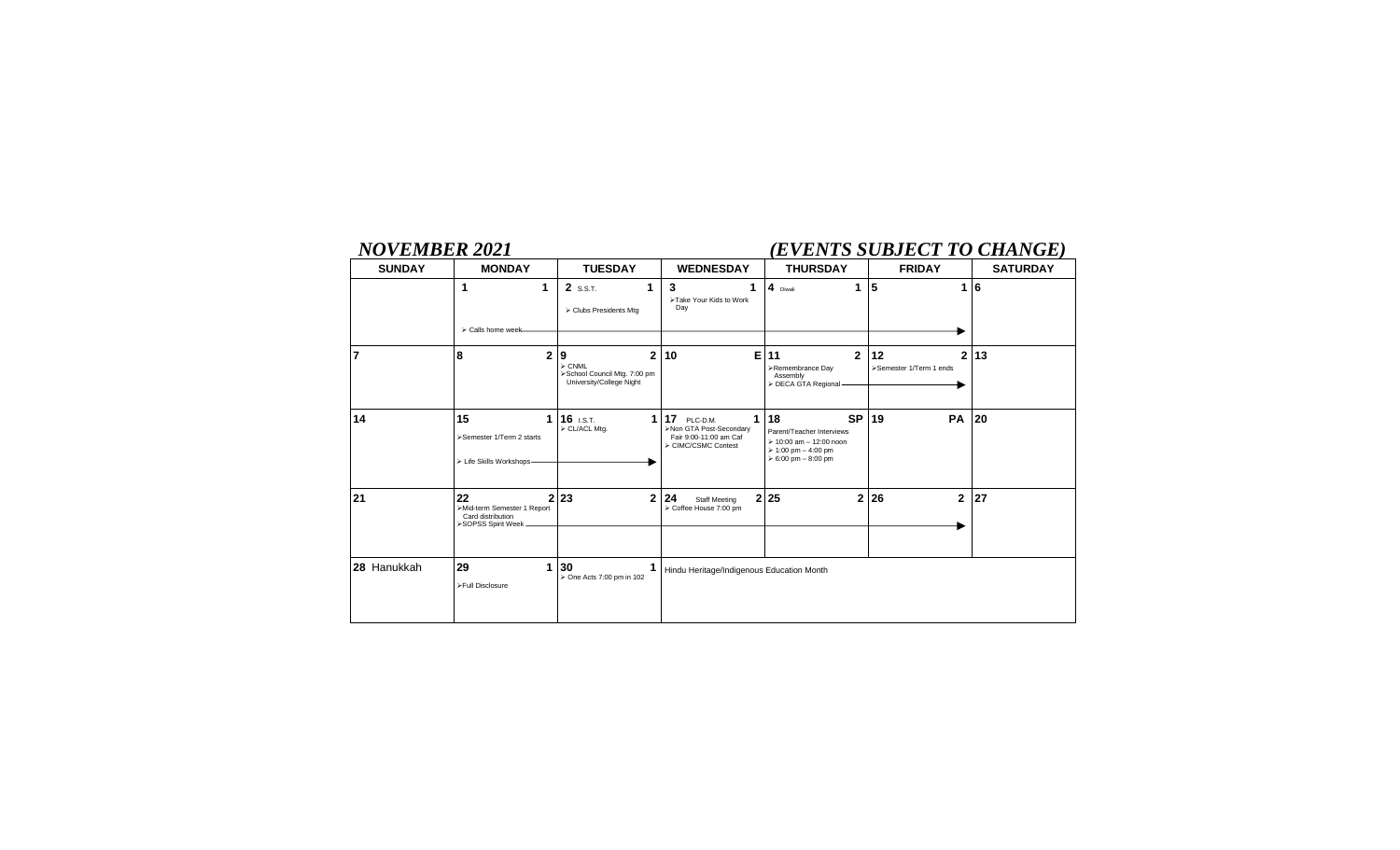# *DECEMBER 2021 (EVENTS SUBJECT TO CHANGE)*

| <b>SUNDAY</b>           | <b>MONDAY</b>                                            | <b>TUESDAY</b>                                                                                        | <b>WEDNESDAY</b>                                                        | <b>THURSDAY</b>                                                                                           | <b>FRIDAY</b>                                                     | <b>SATURDAY</b>                 |  |
|-------------------------|----------------------------------------------------------|-------------------------------------------------------------------------------------------------------|-------------------------------------------------------------------------|-----------------------------------------------------------------------------------------------------------|-------------------------------------------------------------------|---------------------------------|--|
|                         |                                                          |                                                                                                       | 1<br>> One Acts 7:00 pm in 102                                          | $\mathbf{2}$<br>1<br>> One Acts 7:00 pm in 102                                                            | 3<br>1<br>>Claude Watson<br>applications due                      | $\overline{4}$                  |  |
| 5                       | 6<br>$\overline{2}$<br>> LCreate Week I                  | $\overline{2}$<br><b>7</b> S.S.T.<br>$\triangleright$ CNML<br>> Clubs Presidents Mtg<br>> CL/ACL Mtg. | $\mathbf{2}$<br>8<br>PLC-D.M.<br>>Food & Clothing Drive (Dec.<br>$8-16$ | $\mathbf{2}$<br>9<br>>Sr. Girls Volleyball<br>Tournament all day<br>> Music Revue 7:00 pm<br>Cringan Hall | $\mathbf{2}$<br>10<br>>Jr. Girls Volleyball<br>Tournament all day | 11                              |  |
| 12                      | 13<br>1<br>> Locker clean out<br>> Food & Clothing Drive | 14 I.S.T.<br>1                                                                                        | 15 Staff Meeting<br>1                                                   | 16<br>1                                                                                                   | 17<br>1<br>> SOPSS Assembly                                       | 18                              |  |
| 19                      | 20<br>B<br><b>Winter Break-</b>                          | 21<br>В                                                                                               | в<br>22                                                                 | 23<br>в                                                                                                   | B<br>24                                                           | 25<br>H<br><b>Christmas Day</b> |  |
| 26<br><b>Boxing Day</b> | 27<br>В<br><b>Winter Break-</b>                          | 28<br>В                                                                                               | в<br>29                                                                 | 30<br>в                                                                                                   | в<br>31<br>New Year's Eve                                         |                                 |  |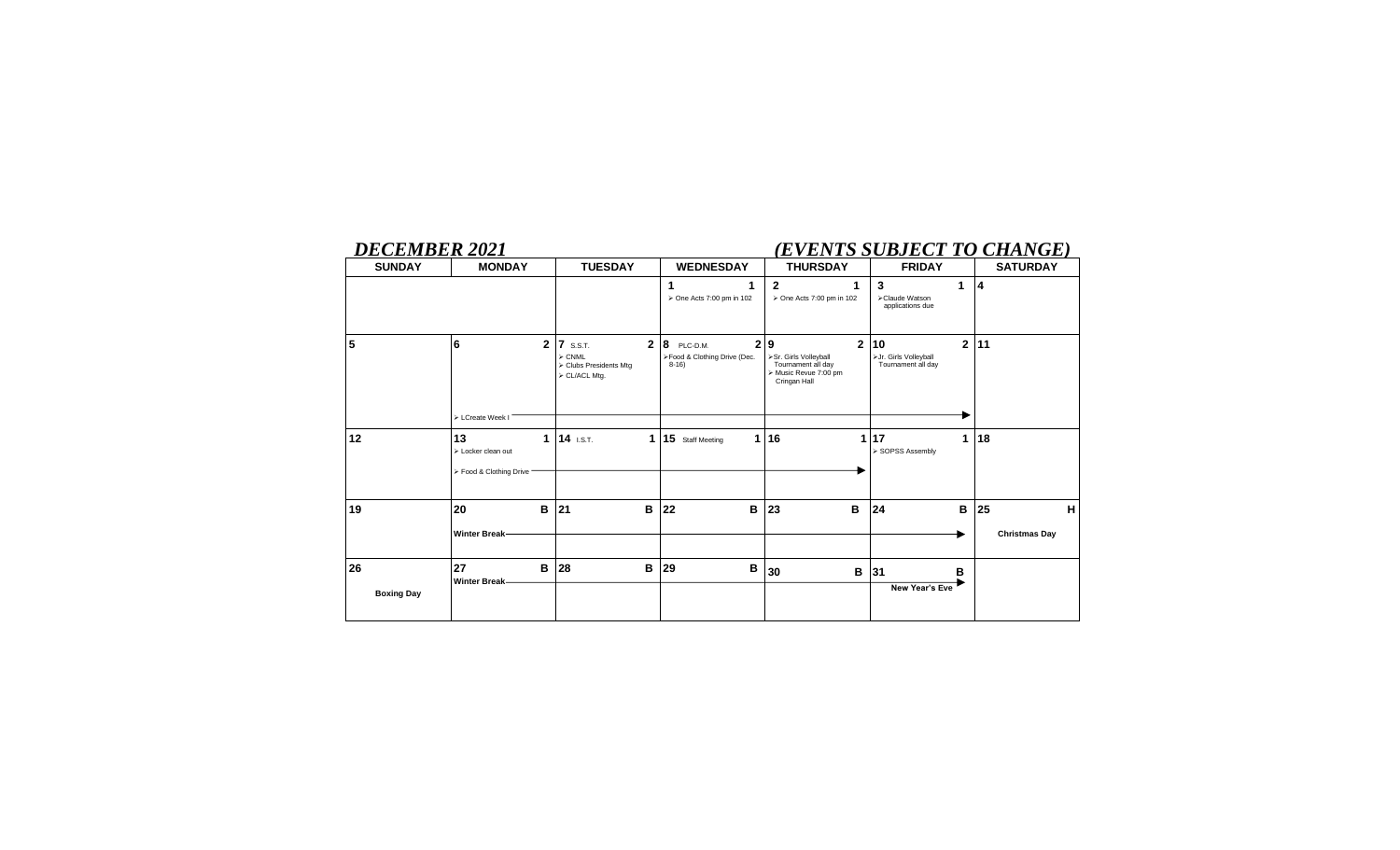# *JANUARY 2022 (EVENTS SUBJECT TO CHANGE)*

| <b>SUNDAY</b>        | <b>MONDAY</b>                                                            | <b>TUESDAY</b>                   |    | <b>WEDNESDAY</b>             | <b>THURSDAY</b>             | <b>FRIDAY</b>          | <b>SATURDAY</b>           |
|----------------------|--------------------------------------------------------------------------|----------------------------------|----|------------------------------|-----------------------------|------------------------|---------------------------|
| Tamil Heritage Month |                                                                          |                                  |    |                              |                             |                        | н<br>1                    |
|                      |                                                                          |                                  |    |                              |                             |                        | New Year's Day            |
|                      |                                                                          |                                  |    |                              |                             |                        |                           |
| $\overline{2}$       | 3<br>> Classes Resume                                                    | $2 \mid 4$ s.s.t.<br>$\mathbf 2$ | 5  |                              | $26$ Epiphany               | 2 7 Orthodox Christmas | 2 8                       |
|                      |                                                                          | > Clubs Presidents Mtg           |    |                              |                             |                        |                           |
|                      |                                                                          |                                  |    |                              |                             |                        |                           |
| 9                    | 10<br>> Grad Photos (Jan. 10-Feb 4)                                      | 11<br>1<br>$\triangleright$ CNML | 12 | 1                            | 13                          | 1 14<br>1              | 15                        |
|                      | > Claude Watson Auditions                                                | > School Council Mtg 7:30 pm     |    |                              |                             |                        | > Claude Watson Auditions |
|                      |                                                                          |                                  |    |                              |                             |                        |                           |
|                      | 17                                                                       |                                  |    |                              |                             |                        |                           |
| 16                   | $\mathbf{2}$                                                             | $18$ I.S.T.<br>2                 | 19 | $\mathbf 2$<br>PLC-D.M.      | 20                          | $2 \overline{21}$      | 222                       |
|                      |                                                                          | > CL/ACL Mtg                     |    | > Piano Night 7:00 pm in 102 |                             |                        |                           |
| 23                   | 24<br>$\mathbf{1}$                                                       | 25<br>1                          | 26 | <b>Staff Meeting</b>         | $\mathsf E$<br>$1 \vert 27$ | Е<br>28                | 29                        |
|                      | >Gr. 11 Guidance class visits                                            |                                  |    | > Semester 1/Term 2 ends     |                             |                        |                           |
|                      | course selection-                                                        |                                  |    |                              |                             |                        |                           |
| 30                   | 31<br>E                                                                  |                                  |    |                              |                             |                        |                           |
|                      | > Option Fair<br>>Gr. 9 & 10 Guidance class<br>visits course selection - |                                  |    |                              |                             |                        |                           |
|                      |                                                                          |                                  |    |                              |                             |                        |                           |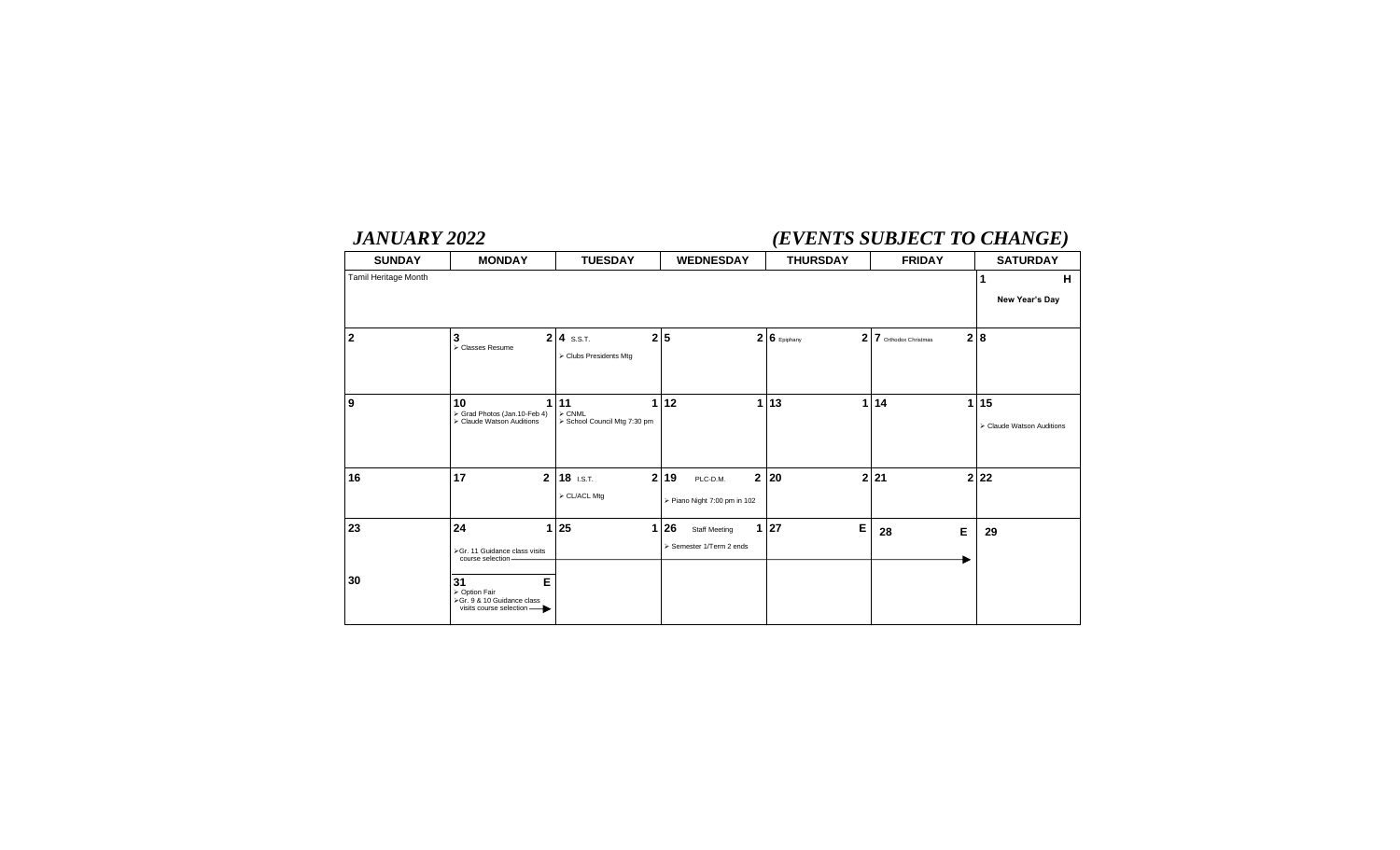# *FEBRUARY 2022 (EVENTS SUBJECT TO CHANGE)*

| <b>SUNDAY</b>                  | <b>MONDAY</b>                                                                                                                              | <b>TUESDAY</b>                                                                                                   | <b>WEDNESDAY</b>                                                                  | <b>THURSDAY</b>                                                                                                   | <b>FRIDAY</b>                                                                        | <b>SATURDAY</b> |
|--------------------------------|--------------------------------------------------------------------------------------------------------------------------------------------|------------------------------------------------------------------------------------------------------------------|-----------------------------------------------------------------------------------|-------------------------------------------------------------------------------------------------------------------|--------------------------------------------------------------------------------------|-----------------|
| African/Chinese Heritage Month |                                                                                                                                            | 1 Lunar New Year S.S.T. E<br>> Clubs Presidents Meeting<br>>Gr. 9 & 10 Guidance class<br>visits course selection | <b>PA</b><br>$\mathbf{2}$                                                         | 3<br>>Semester 2/Term 1 starts<br>>Gr. 10 Drama Night<br>4:00 & 7:00 pm in 102<br>>Clubs & Councils<br>Fundraiser | 4                                                                                    | 5               |
| 6                              | $\overline{7}$<br>$\overline{2}$<br>>Black History Month<br>Assembly<br>$\triangleright$ Arts week (7-11)<br>> Clubs & Councils Fundraiser | $\mathbf{2}$<br>8<br>$\triangleright$ CNML<br>> School Council Mtg. 7:30 pm                                      | $\overline{2}$<br>9<br>>myBlueprint opens<br>>School Show 7:00 pm<br>Cringan Hall | $\mathbf{2}$<br>10<br>>School Show 7:00 pm<br>Cringan Hall<br>> DECA Provincials                                  | 11<br>$\overline{2}$<br>> myBlueprint closes<br>>School Show 7:00 pm<br>Cringan Hall | 12              |
| 13                             | 14 Valentine's Day                                                                                                                         | $1 15$ i.s.t.<br>$\mathbf 1$<br>> CL/ACL Mtg.<br>>Short & Sweet Films 7:00 pm<br>Cringan Hall                    | <b>16</b> PLC-D.M.<br>1<br>>Digital Literacy Workshop in<br>202                   | 17<br>1                                                                                                           | 18<br><b>PA</b>                                                                      | 19              |
| 20                             | 21<br>н<br><b>Family Day</b>                                                                                                               | 22<br>$\overline{2}$<br>>Course Verification<br>distribution<br>>Financial Literacy Workshops-                   | $\mathbf{2}$<br>23<br><b>Staff Meeting</b><br>> PCF Contest                       | 24<br>> Course Verification due                                                                                   | 2 25<br>$\overline{2}$                                                               | 26              |
| 27                             | 28<br>и                                                                                                                                    |                                                                                                                  |                                                                                   |                                                                                                                   |                                                                                      |                 |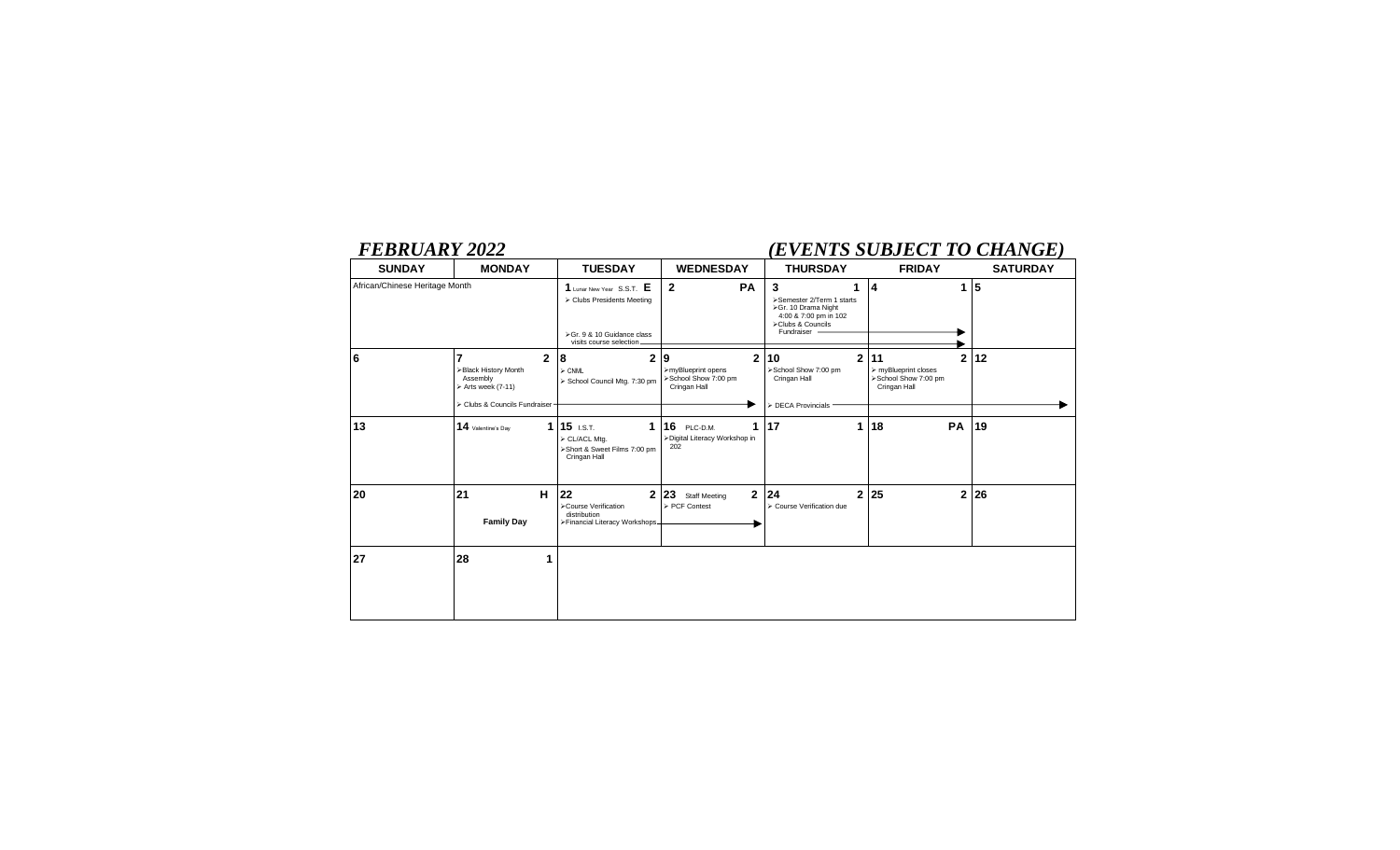# *MARCH 2022 (EVENTS SUBJECT TO CHANGE)*

| <b>SUNDAY</b>        | <b>MONDAY</b>                                                                                | <b>TUESDAY</b>                                                  |              | <b>WEDNESDAY</b>                                                   |                 | <b>THURSDAY</b>                                                                                                             |                         | <b>FRIDAY</b> | <b>SATURDAY</b>         |
|----------------------|----------------------------------------------------------------------------------------------|-----------------------------------------------------------------|--------------|--------------------------------------------------------------------|-----------------|-----------------------------------------------------------------------------------------------------------------------------|-------------------------|---------------|-------------------------|
| Green Heritage Month |                                                                                              | $1$ s.s.t.<br>$\mathbf{2}$<br>> Clubs Presidents Meeting        |              | $\overline{2}$                                                     | $\mathbf{1}$    | $\mathbf{3}$<br>$\mathbf{2}$<br>> Clubs Fair #2 at lunch                                                                    | $\overline{\mathbf{4}}$ | $\mathbf{1}$  | $\overline{\mathbf{5}}$ |
| $\bf 6$              | $\overline{7}$<br>$\mathbf 2$<br>> Creation Rush online-<br>> SOPSS Spirit Week              | $\bf{8}$                                                        | $\mathbf{1}$ | $\boldsymbol{9}$                                                   | $\mathbf{2}$    | 10<br>$\mathbf{1}$<br>>Resume & Interview Workshop in<br>238                                                                | 11 $H$                  | $\mathbf{2}$  | $12$                    |
| 13                   | B<br>14<br>March Break                                                                       | 15                                                              | $\, {\bf B}$ | 16                                                                 | $\, {\bf B} \,$ | В<br>17 St. Patrick's Day                                                                                                   | 18                      | в             | 19                      |
| $20$ Naw-Ruz         | 21<br>$\mathbf{1}$                                                                           | 22 I.S.T.<br>$\overline{\mathbf{2}}$<br>> CNML<br>> CL/ACL Mtg. |              | 23                                                                 | L <sub>1</sub>  | 24<br>SP <sub>2</sub><br>Parent/Teacher Interviews<br>> 10:00 am - 12:00 noon<br>> 1:00 pm - 4:00 pm<br>> 6:00 pm - 8:00 pm | 25                      | $\mathbf{1}$  | 26                      |
| 27                   | 28<br>$\overline{2}$<br>> Multicultural Assembly<br>> Fashion Event<br>> Multicultural Week- | 29<br>>SAC Election Info Mtg<br>3:40 pm O'Grady Hall            | $\mathbf{1}$ | 30 Staff Meeting<br>>SAC Election Info Mtg<br>3:40 pm O'Grady Hall | L <sub>2</sub>  | 31<br>$\mathbf{1}$<br>$\triangleright$ Multicultural Lunch                                                                  |                         |               |                         |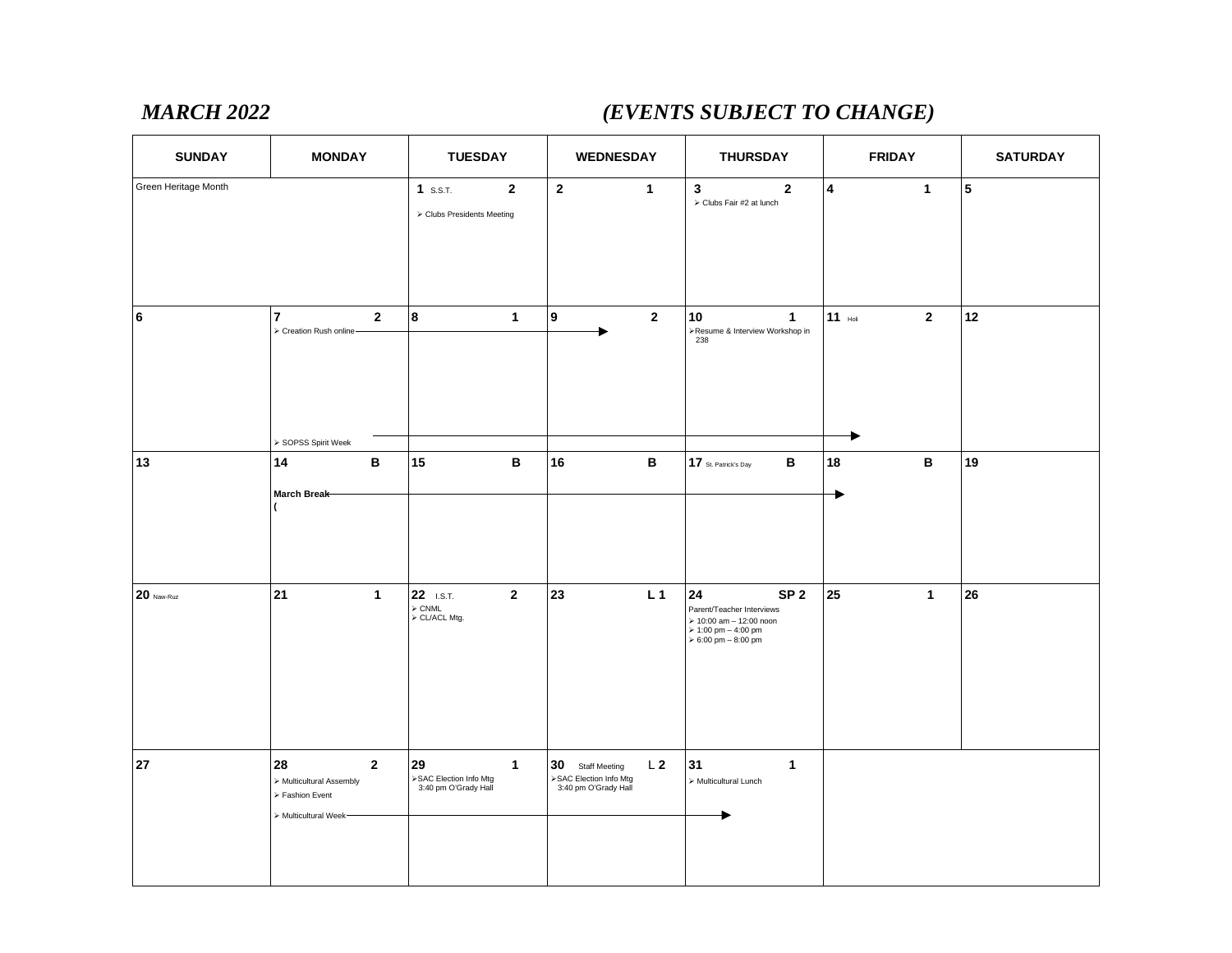# *APRIL 2022 (EVENTS SUBJECT TO CHANGE)*

| <b>SUNDAY</b>                                              | <b>MONDAY</b>                                                                                     | <b>TUESDAY</b>                                                                                                             | <b>WEDNESDAY</b>                                                                                                             | <b>THURSDAY</b>                                                                                           | <b>FRIDAY</b>                                                       | <b>SATURDAY</b>                               |
|------------------------------------------------------------|---------------------------------------------------------------------------------------------------|----------------------------------------------------------------------------------------------------------------------------|------------------------------------------------------------------------------------------------------------------------------|-----------------------------------------------------------------------------------------------------------|---------------------------------------------------------------------|-----------------------------------------------|
|                                                            | Genocide Awareness/Latin American History/Sikh Heritage/World Autism Month                        |                                                                                                                            |                                                                                                                              |                                                                                                           | $\overline{2}$<br>1<br>$\triangleright$ Multicultural week          | $\overline{2}$<br>Ramadan begins              |
| $\mathbf{3}$                                               | $\mathbf{1}$<br>4<br>> Haig TV week-                                                              | $5$ s.s.t.<br>$\mathbf{2}$<br>Euclid Contest<br>> Clubs Presidents Meeting                                                 | 6<br>$\mathbf{1}$<br>> Dance Night 7:00 pm Cringan Hall                                                                      | $\overline{7}$<br>$\overline{2}$                                                                          | 8<br>$\mathbf{1}$<br>> CTMC Contest                                 | $\mathbf{9}$<br>>EHMUN (Model UN) @ Earl Haig |
|                                                            | > LCreate Week II'                                                                                |                                                                                                                            |                                                                                                                              |                                                                                                           |                                                                     |                                               |
| 10                                                         | 11<br>CR <sub>2</sub>                                                                             | 12<br>$\mathbf{1}$<br>CTMC Contest                                                                                         | $\overline{2}$<br>13                                                                                                         | 14<br>$\mathbf{2}$<br>>Poetry Slam 1:00-3:30 pm<br>in 102<br>>LC Executive Applications Due               | H<br>15<br><b>Good Friday</b>                                       | 16<br>Passover                                |
| 17<br><b>Easter Sunday</b>                                 | н<br>18 Orthodox Monday<br><b>Easter Monday</b>                                                   | $\mathbf{2}$<br>19 I.S.T.<br>ECO Week (19-22)<br>> CL/ACL Mtg.<br>School Council Mtg. 7:30 pm<br>> LC Executive Interviews | 20<br><b>CR</b><br>L <sub>1</sub><br>>Zoom Film Festival 7:00 pm<br>Cringan Hall                                             | 21<br>$\mathbf{2}$<br>>Poetry-in-Voice Competition<br>3:45 pm in 102<br>>DECA Internationals (Apr. 21-28) | 22 Orthodox Good Friday<br>$\mathbf{1}$<br>> Semester 2/Term 1 ends | 23                                            |
| 24 Orthodox Easter Sunday<br>> DECA Internationals (21-28) | 25<br>$\overline{2}$<br>Semester 2/Term 2 starts<br>Marks due 9:00 am<br>Verification due 3:00 pm | 26<br>$\mathbf{1}$<br>⋗<br>Ł                                                                                               | 2 L<br>27<br><b>Staff Meeting</b><br>>SAC Election Online voting (27-<br>29)<br>>Spring Sounds Music 7:00 pm<br>Cringan Hall | 28<br>$\mathbf{1}$<br>> SAC Election Assembly<br>>Café Carpe (Music) 7:00 pm -<br>online                  | $\mathbf{2}$<br>29                                                  | 30                                            |
|                                                            | > LC Executive Interviews.<br>SAC Election week-                                                  |                                                                                                                            |                                                                                                                              |                                                                                                           |                                                                     |                                               |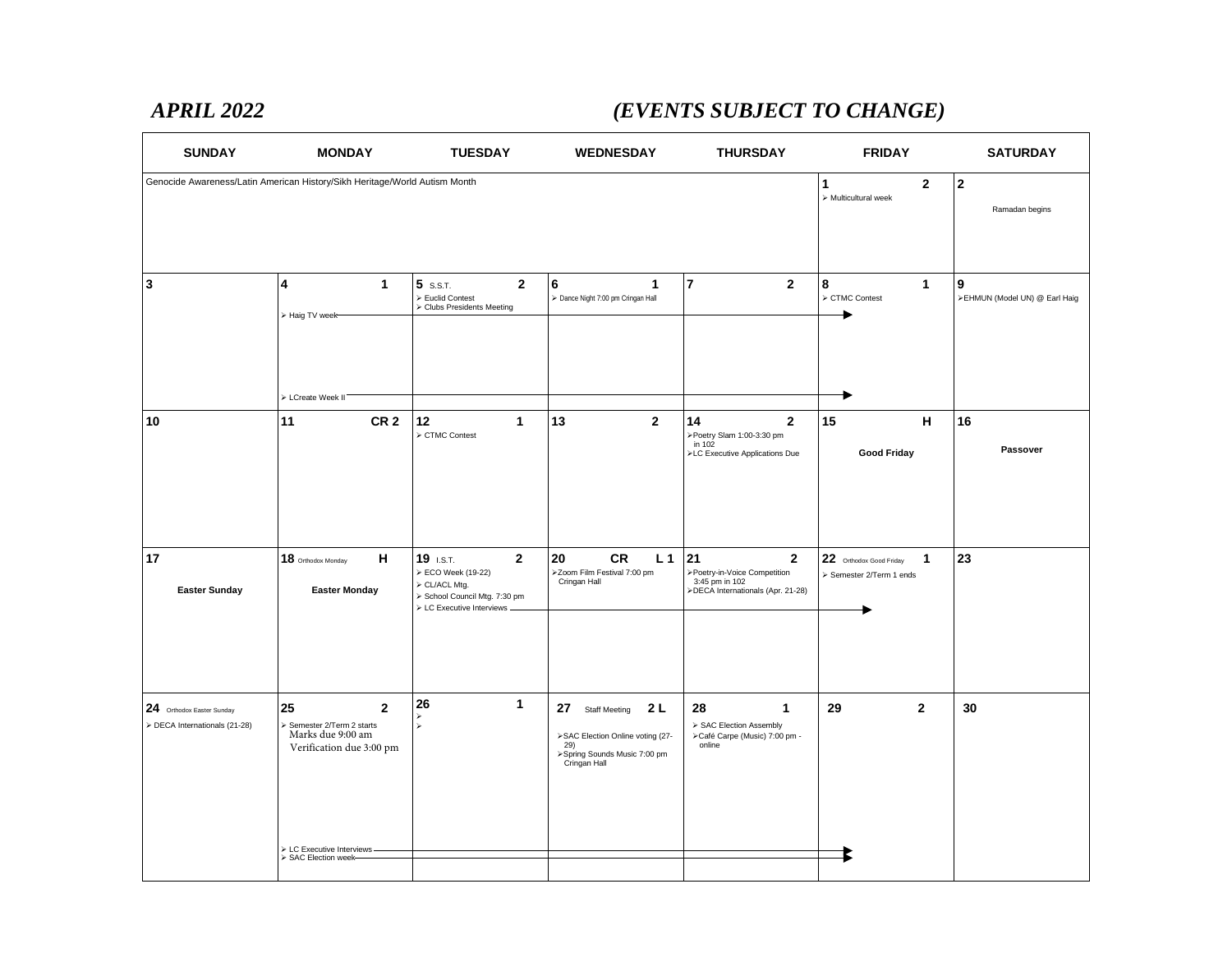# *MAY 2022 (EVENTS SUBJECT TO CHANGE)*

| <b>SUNDAY</b> | <b>MONDAY</b>                                                                  | <b>TUESDAY</b>                                                               | <b>WEDNESDAY</b>                                                                                            | <b>THURSDAY</b>                                                                                                  | <b>FRIDAY</b>                      | <b>SATURDAY</b> |
|---------------|--------------------------------------------------------------------------------|------------------------------------------------------------------------------|-------------------------------------------------------------------------------------------------------------|------------------------------------------------------------------------------------------------------------------|------------------------------------|-----------------|
| $\mathbf{1}$  | $2$ Eid-al-Fitr<br>1                                                           | 3 Eid-al-Fitr S.S.T.<br>$\mathbf{2}$<br>> Clubs Presidents Meeting           | $4$ Eid-al-Fitr<br>1<br>>Budget Committee Mtg.<br>$3:00$ pm                                                 | $5\phantom{.0}$<br>$\mathbf{2}$                                                                                  | 6<br>$\mathbf{1}$                  | $\overline{7}$  |
| 8             | $\overline{2}$<br>9<br>>Department budgets due                                 | 10<br>$\mathbf 1$<br>> School Council Mtg. 7:30 pm                           | 11<br>$\mathbf{2}$<br>>Budget Committee Mtg.<br>3:00 pm<br>>Dance Collective 7:00 pm<br>Cringan Hall        | 12<br>$\mathbf{1}$<br>>Clubs and Councils Appreciation<br>Celebration<br>3:45 pm Caf                             | 13<br>$\mathbf{2}$                 | 14              |
| 15            | 16<br>$\mathbf{1}$<br>$\triangleright$ Valedictorian Election Week (May 16-20) | $\overline{2}$<br>$17$ i.s.t.<br>> CL/ACL Mtg.                               | 18<br>1 <sub>L</sub><br>>Haigline Newsletter submissions<br>deadline<br>>Budget Committee Mtg.<br>$3:00$ pm | $\mathbf 2$<br>19<br>>Pierre Berton Awards<br>3:45-5:30 pm Library<br>>Gr. 12 Drama Show 7:00 pm<br>Cringan Hall | 20<br>1<br>> Field Trip Moratorium | 21              |
| 22            | 23<br>H<br><b>Victoria Day</b>                                                 | 24<br>$\mathbf{2}$<br>>Film Arts Gala 7:00 pm Cringan<br>Hall                | 1 <sub>L</sub><br>25 Staff Meeting                                                                          | 26<br>$\overline{2}$<br>$\triangleright$ Prom                                                                    | 27<br>$\mathbf{1}$                 | 28              |
| 29            | 30<br>$\mathbf{2}$<br>>Gr. 8 to 9 Transition event 7:00-<br>8:00 pm            | 31<br>$\mathbf{1}$<br>>Grad Assembly 9-11 am followed<br>by SAC Garden Party |                                                                                                             | Asian/Jewish/Sexual Assault Awareness and Prevention/National Speech and Hearing Month                           |                                    |                 |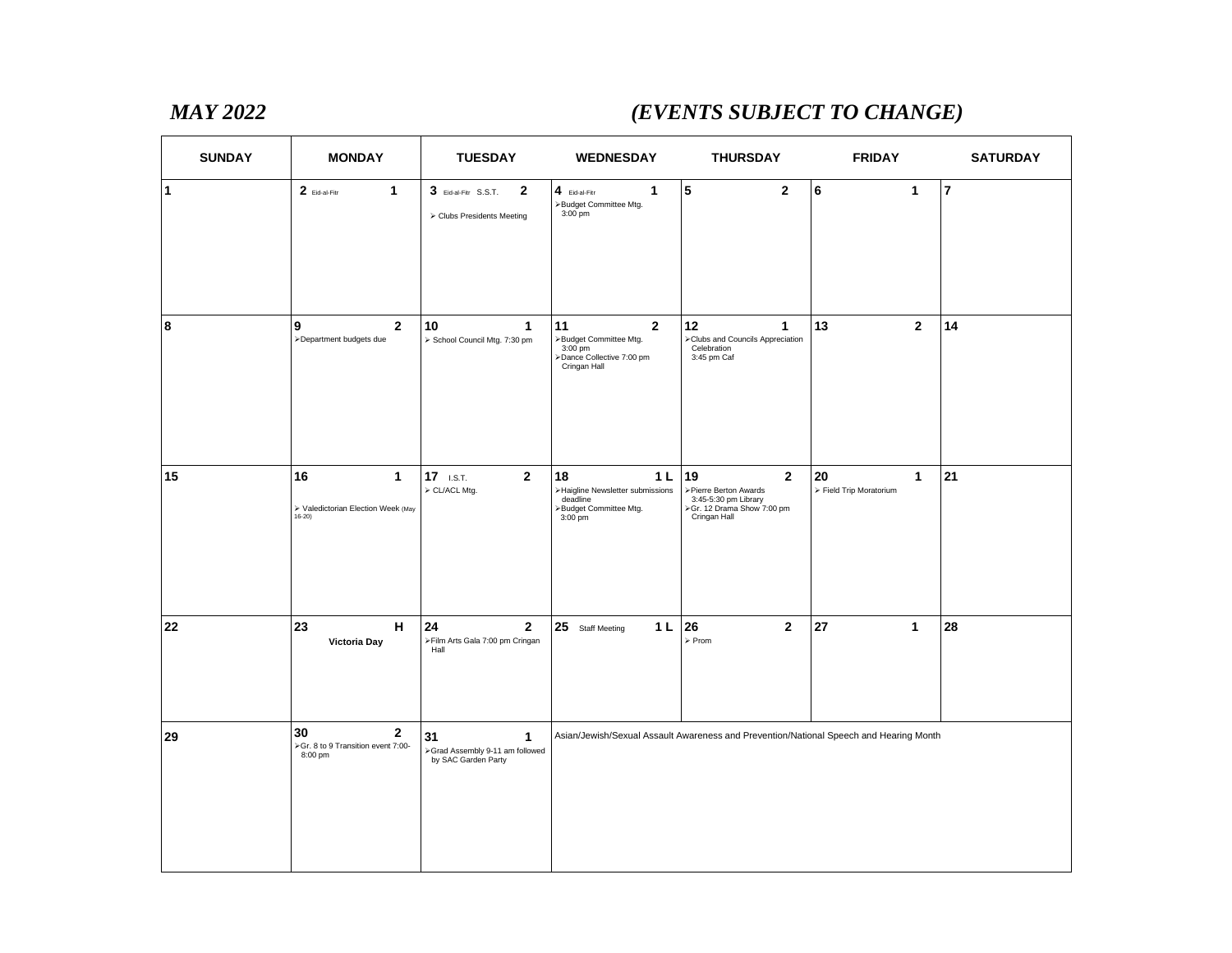# *JUNE 2022 (EVENTS SUBJECT TO CHANGE)*

| <b>SUNDAY</b>                 | <b>MONDAY</b>                                                                                                                                            | <b>TUESDAY</b>                                                                               | <b>WEDNESDAY</b>                                                                            | <b>THURSDAY</b>                                | <b>FRIDAY</b>                                                   | <b>SATURDAY</b> |
|-------------------------------|----------------------------------------------------------------------------------------------------------------------------------------------------------|----------------------------------------------------------------------------------------------|---------------------------------------------------------------------------------------------|------------------------------------------------|-----------------------------------------------------------------|-----------------|
| Pride/Filipino Heritage Month | Italian/National Indigenous History/Portuguese Speaking Heritage/ABGLTTQQ2S - Gay                                                                        |                                                                                              | $\mathbf{1}$<br>$\overline{2}$<br>> Library books due<br>$\blacktriangleright$              | $\overline{2}$<br>$\mathbf{1}$                 | 3<br>$\overline{2}$<br>> Music Showcase 7:00 pm<br>Cringan Hall | $\overline{4}$  |
| 5<br>Shavout                  | 6<br>$\mathbf{1}$<br>Shavout                                                                                                                             | $7$ s.s.t.<br>$\mathbf{2}$<br>> Locker clean out<br>>School Council Executive Mtg<br>6:00 pm | 8<br>$\mathbf{1}$<br>$\blacktriangleright$<br>Film Arts Gala 7:00 pm Cringan<br>Hall        | 9<br>$\overline{2}$                            | 10<br>$\mathbf{1}$                                              | 11              |
| 12                            | 13<br>$\mathbf{2}$<br>Claude Watson Showcase<br>Periods 3 and 4 Cringan Hall                                                                             | 14<br>$\mathbf{1}$                                                                           | 15<br>$\mathbf{2}$<br>$\triangleright$ Athletic Banquet                                     | 16<br>$\mathbf{1}$                             | 17<br>$\mathbf{2}$<br>SOPSS Assembly<br>> Carpe Day             | 18              |
| 19                            | 20<br>$\mathbf{1}$<br>> SOPSS Assembly<br>> Carpe Day (Rain Day)                                                                                         | 21 Nat'l Indigenous Persons Day 2<br>I.S.T.                                                  | 22<br>1 <sub>L</sub><br>> Gr 12 Marks due 9:00 am<br>> Gr 12 Verification due 12:00<br>noon | 23<br>$\mathbf{2}$<br>> Semester 2/Term 2 ends | 24<br>CR                                                        | 25              |
| 26                            | 27<br><b>CR</b><br>> Marks due 9:00 am Gr 9 -11<br>> Verification due 12 noon<br>> Promotion Mtgs.<br>> Commencement - U of T<br><b>Convocation Hall</b> | CR<br>28<br>> Promotion Mtgs.                                                                | 29<br>1 <sub>L</sub><br>> Last day of school<br>> Report Card distribution                  | 30<br>PA                                       |                                                                 |                 |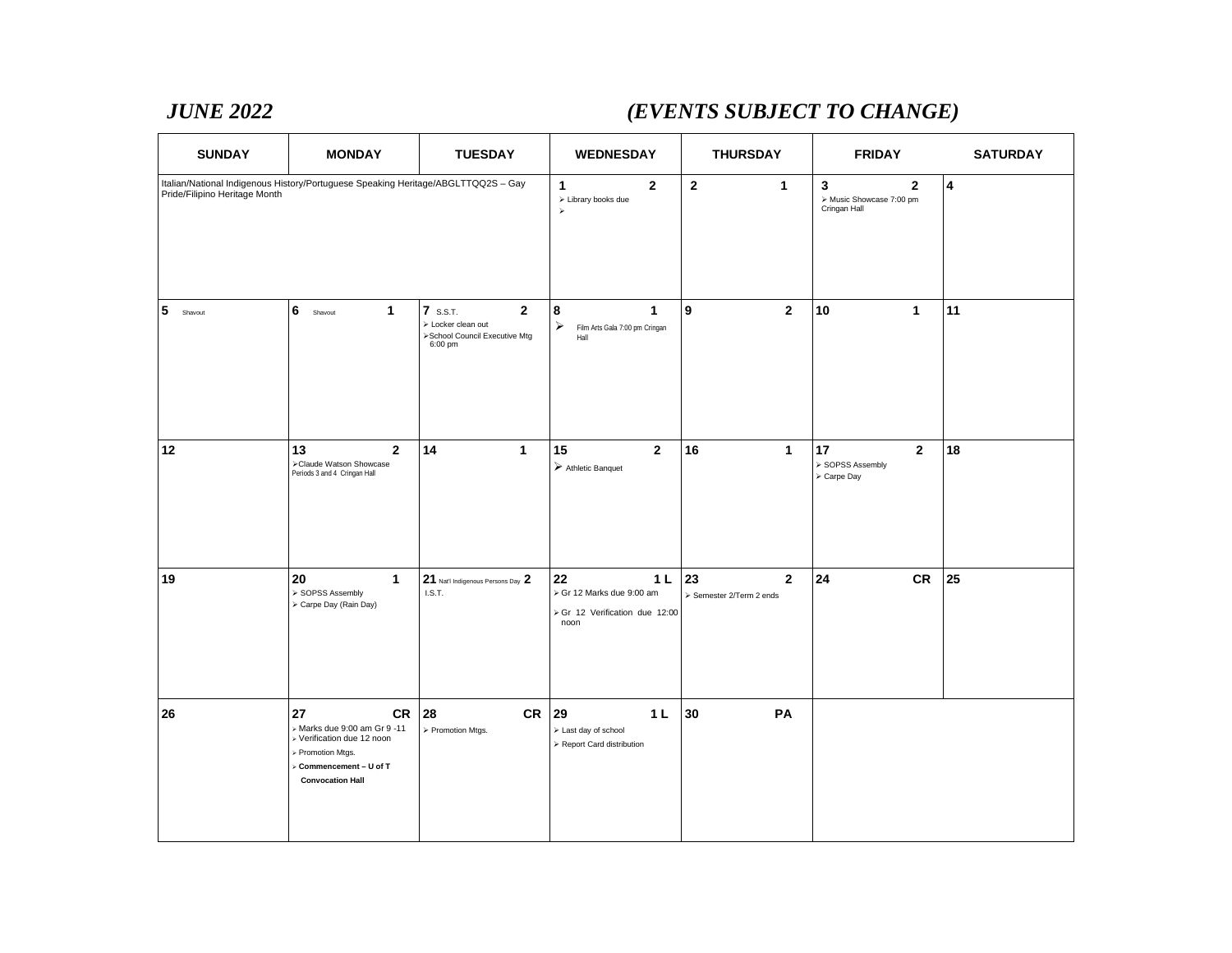#### **EARL HAIG CODE OF STUDENT BEHAVIOUR**

The code of student behaviour has been developed to reflect the belief that it is everyone's right and responsibility to promote and maintain a safe and respectful learning environment at Earl Haig Secondary School in cooperation with home, the school and the community.

Our goal at Earl Haig Secondary School is to assist students to be responsible for their behaviour by developing a sense of mutual trust and respect and to promote this code of behavior.

### **AREAS OF CONCERN**

- **Please keep all areas of the school building and grounds clean. Put garbage, organics and recycling in the proper receptacles.**
- **All students are expected to carry student ID cards while in the building and to produce it upon request.**

#### **ASSEMBLIES**

Assemblies are a key part of school life at Earl Haig. We hold two types of assemblies:

**Formal:** When we invite guests, give information or honour traditions of our school and our country, more formal audience behaviour is required. This includes attentive listening to speakers and applause. This is the only polite form of recognition. Formal assemblies will be so indicated and appropriate behaviour is expected. It is your duty to know the difference. **Informal:** SOPSS, Final and Holiday Assemblies are usually student organized and their purpose is to honour the remarkable talents and abilities of our students and to celebrate school spirit. Appropriate

recognition and applause are expected.

### **BULLYING AND/OR FIGHTING**

These actions are not acceptable on school property or at school-sponsored events. Whenever you see anyone being bullied, victimized, or harassed, report it to a teacher, counsellor, parent or administrator. Your confidentiality will be assured. Don't hesitate to take a stand for every individual to feel safe and respected at Earl Haig. Please report any illegal or suspicious activities to your teachers, the main office (416-395-3210), the police 911 or 416-808-3200 or Crime Stoppers at 416-222-TIPS. **Anonymity is guaranteed. In this way, students, staff, and the community can continue to enjoy a safe, secure and peaceful learning environment.**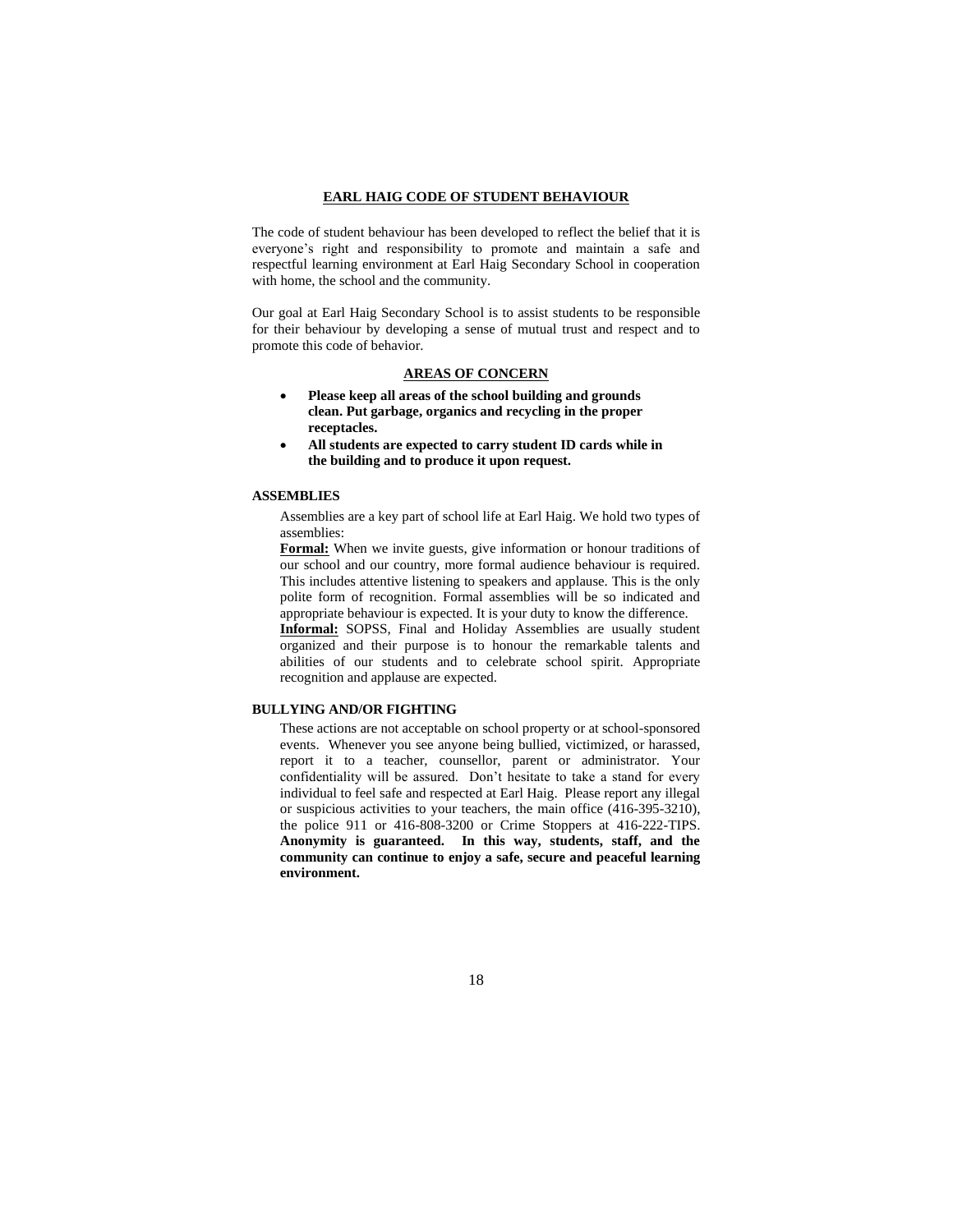#### **HOMOPHOBIC OR SEXUAL HARASSMENT**

These incidents may be defined as expressions of power, authority, or control through sexual references in offensive jokes, name calling, pictures (including clothing design), touching, and derogatory behaviour. These actions are against Board policy and will not be tolerated.

#### **RACIAL OR ETHNIC BIAS**

These incidents may be defined as: ethnic slurs, jokes, stereo-typing, threats, assault, intimidation, any negative verbal, written or physical expression that promotes hatred towards a person's race, colour or ethno cultural heritage graffiti and hate graffiti. These actions are against Board policy and will not be tolerated.

#### **CAFETERIA**

Students are expected to respect the right of others for a safe, clean, pleasant environment. Dispose of your garbage in the bins provided.

#### **CELL PHONES/PORTABLE STEREO EQUIPMENT ELECTRIC DEVICES/LASER POINTERS**

Electronic devices that support instructional purposes can be used in classrooms with permission from the teacher. Portable stereo equipment is to be used only at school sponsored events. **The school will not be responsible for the loss or theft of these devices**. Laser pointer devices are banned from the school for safety reasons. Students in possession of a laser pointer will be suspended.

#### **COMPUTER/INTERNET USE**

Student use of computers is to be in accordance with the Code of Conduct, established by the TDSB. The code is posted on the TDSB website at: [Online Code of Conduct \(tdsb.on.ca\)](https://www.tdsb.on.ca/About-Us/Policies-Procedures-Forms/Online-Code-of-Conduct)

You need a User ID and password to access school computers.

User ID: Student Number

Password: Shared Secret Password

Your **Shared Secret** password is the **last four digits of your Student Number, followed by the day and month of your birthday**. Always use four digits for your birthday, using leading zeroes where necessary. For example, if your birthday is February 19, enter 1902. **Example:**

Your STUDENT NUMBER = **123 456 789** Your Birthday = **19<sup>th</sup> of February (02)**<br>Your Shared Secret Password = **67891902** Your Shared Secret Password =

**All students and parents are expected to sign the Earl Haig Internet agreement. This signed agreement will be kept on file for the time you are enrolled at Earl Haig.**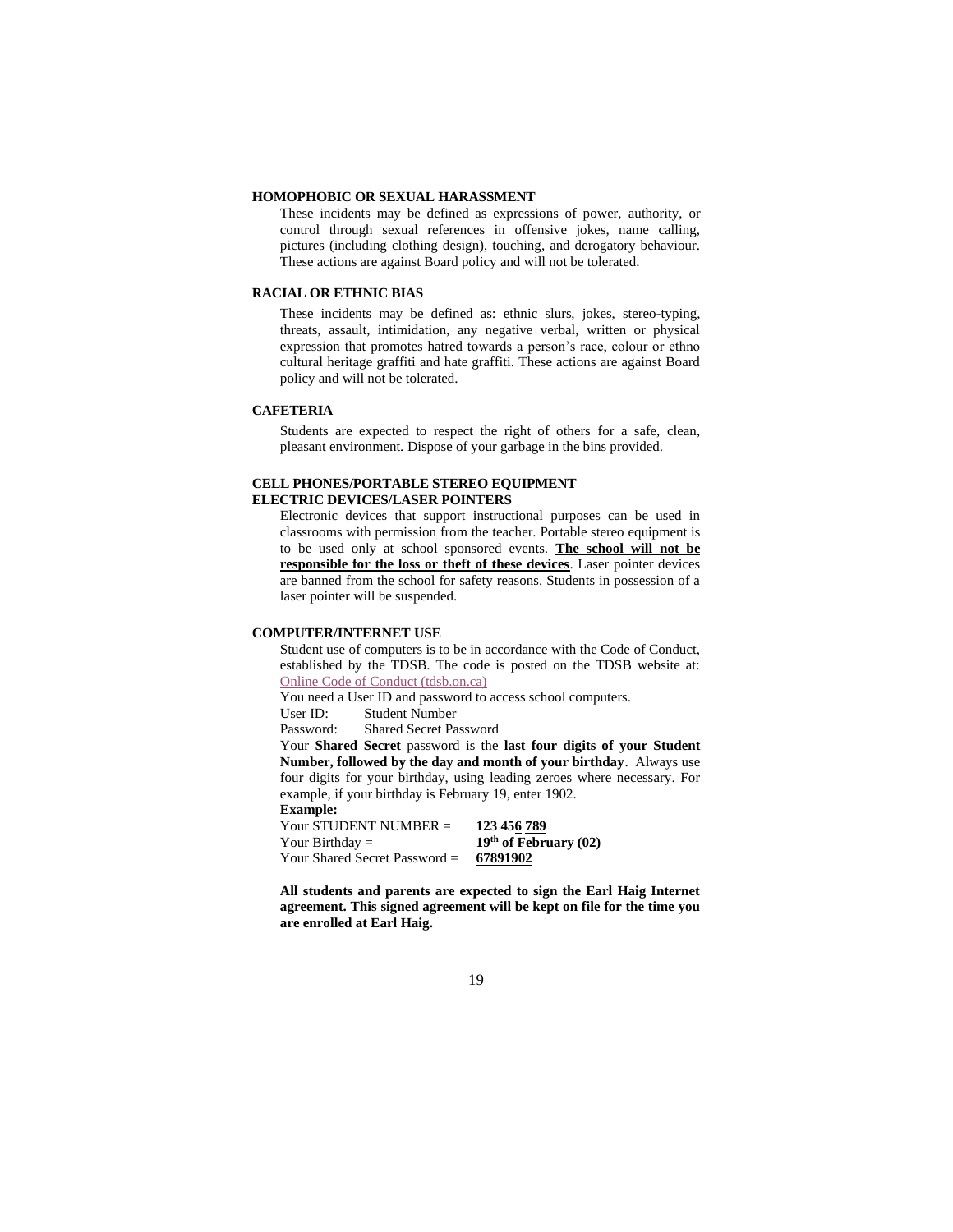### **DISTRIBUTION & DISPLAY OF STUDENT PUBLICATIONS IN SCHOOL**

No material may be distributed on school property without the approval of the administration. This includes, but is not limited to, posters, announcements, and written materials.

#### **DRESS POLICY**

Please refer to TDSB Student Dress Policy as described in the Board's Item pages of this agenda.

The Student Dress Policy can also be found at:

[http://tdsbweb/\\_site/ViewItem.asp?siteid=10380&menuid=44823&p](http://tdsbweb/_site/ViewItem.asp?siteid=10380&menuid=44823&pageid=37539&PrintablePage=true) [ageid=37539&PrintablePage=true](http://tdsbweb/_site/ViewItem.asp?siteid=10380&menuid=44823&pageid=37539&PrintablePage=true)

#### **ELEVATOR**

To be used only by students with a physical disability/injury. A key may be borrowed for a \$20 refundable deposit from the Student Office.

#### **HALLS**

 In order to maintain a quiet environment for learning, students should not sit in any hallway where there are classrooms during the school day. **All stairways are also out of bounds**. Students who do not have a class may study in the library or cafeteria.

## **LIBRARY LEARNING COMMONS earlhaig.ca/library**

Our library learning commons is the largest teaching and learning space in the school. In order to use the library facilities, students must be respectful of the academic environment and work quietly at all times.

### **No food or drink is permitted**.

The library program assists students with:

- inquiry skills
- critical thinking and problem solving
- use of technology
- communication and collaboration
- literacy skills

The library provides the following services:

- $h$ elp with assignments access to print and electronic resources via the TDSB Virtual Library and the library website
- MLA/APA citation help
- calculators, headsets and video cables
- printers, photocopier \$0.10 per page
	- 20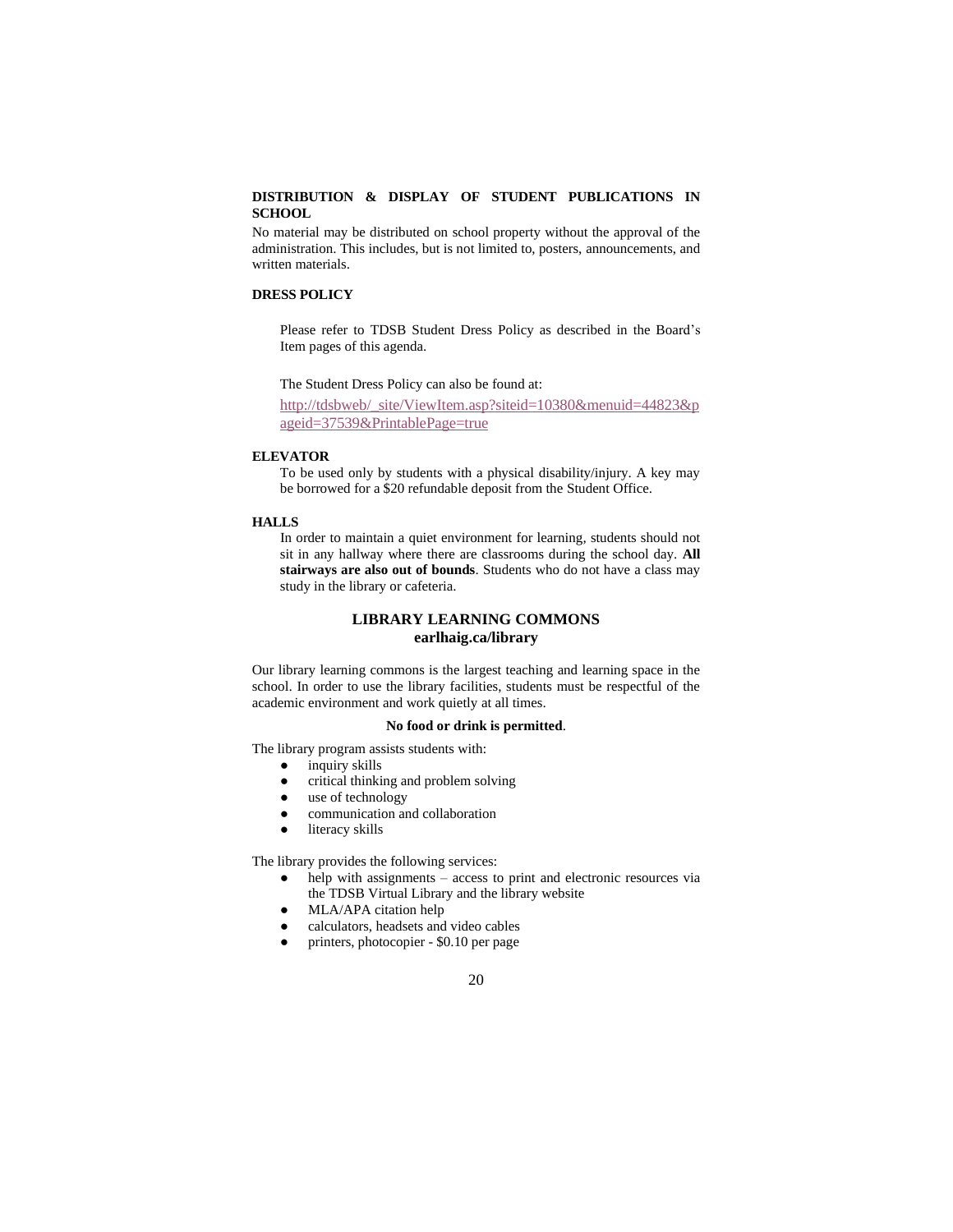#### TDSB Google Drive

- access from Academic Workspace: **aw.tdsb.on.ca** or the library website**: earlhaig.ca/library**
- create, store and share documents, presentations, and spreadsheets
- create a portfolio of work completed

#### Library Website: **earlhaig.ca/library**

- all handouts/lesson materials posted online under **Recent Classes** tab
- search previous lessons under **Archived Workshops** tab
- access to databases and online resources accessible from outside school network with usernames and passwords listed in the following table

Additional Information:

- most books can be borrowed for 3 weeks and renewed once
- Manga and Graphic Novels can be borrowed for 1 week
- \$0.20 fines per day are charged on overdue items
- ●

# The Shared Secret password:

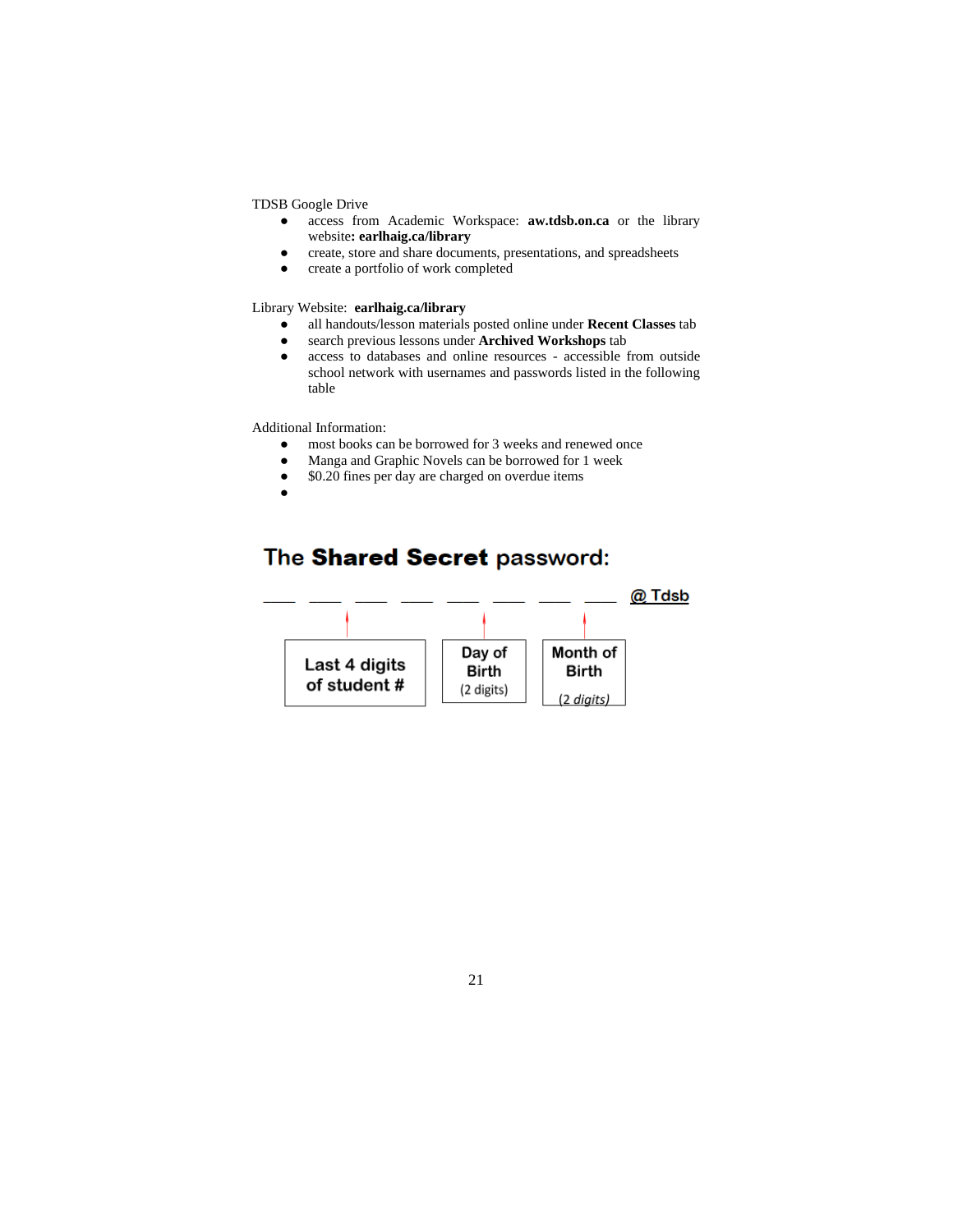|                                                                                                          | <b>LIBRARY SUBSCRIPTION DATABASES</b> |                                    |                                                                                 |  |  |  |  |
|----------------------------------------------------------------------------------------------------------|---------------------------------------|------------------------------------|---------------------------------------------------------------------------------|--|--|--|--|
| link from <b>earlhaig.ca/library</b> click on Alphabetical List of Databases                             |                                       |                                    |                                                                                 |  |  |  |  |
| <b>DATABASE</b>                                                                                          | User ID                               | Password                           | Content                                                                         |  |  |  |  |
| <b>Advanced Placement</b>                                                                                | trillium                              | trillium                           | Academic focus                                                                  |  |  |  |  |
| <b>Biography in Context</b>                                                                              |                                       | carpediem                          | Famous people,<br>All<br>Subjects                                               |  |  |  |  |
| <b>Britannica Online</b>                                                                                 | trillium                              | trillium                           | All Subjects<br>3 levels                                                        |  |  |  |  |
| <b>Career Cruising</b>                                                                                   | ehss                                  | carpediem                          | Careers                                                                         |  |  |  |  |
| Canadian<br>Literary<br>Reference Centre                                                                 | trillium                              | trillium                           | English, Drama                                                                  |  |  |  |  |
| Canadian Points<br>of<br>View                                                                            | trillium                              | trillium                           | Current<br>Issues,<br>Canadian Focus                                            |  |  |  |  |
| Canadian<br>Reference<br>Centre                                                                          | trillium                              | trillium                           | Current<br>topics,<br>Canadian Focus                                            |  |  |  |  |
| <b>Culture Grams</b>                                                                                     | trillium                              | trillium                           | Geography, countries,<br>provinces,<br>maps,<br>statistics                      |  |  |  |  |
| Curriculum<br>Video<br>Online                                                                            | earlhaig                              | library                            | videos for all subject<br>areas                                                 |  |  |  |  |
| Easybib.com                                                                                              |                                       | Coupon code<br>$=$ carpediem       | Citation tool for MLA,<br>APA                                                   |  |  |  |  |
| Encyclopedia<br>Universalis                                                                              | trillium                              | trillium                           | French                                                                          |  |  |  |  |
| Explora (EBSCO)                                                                                          | trillium                              | trillium                           | All subject                                                                     |  |  |  |  |
| Follett Shelf e-books                                                                                    | student#                              | student#                           | e-books, all subjects                                                           |  |  |  |  |
| Gale/TDSB<br>Virtual<br>Reference Library                                                                | trillium                              | trillium                           | e-books, all subjects                                                           |  |  |  |  |
| Global<br><b>Issues</b><br>In<br>Context                                                                 | trillium                              | trillium                           | World Issues, Politics                                                          |  |  |  |  |
| <b>Google Drive</b><br><i>(access</i> )<br>through<br>aw.tdsb.on.ca<br><b>OR</b><br>earlhaig.ca/library) | student#                              | <b>TDSB</b><br>network<br>password | and<br>Create<br>save<br>documents,<br>presentations,<br>spreadsheets and forms |  |  |  |  |
| Art/Music<br>Grove<br>Online                                                                             | earlhaig                              | library                            | Art, Music                                                                      |  |  |  |  |
| Reference<br>History<br>Centre                                                                           | trillium                              | trillium                           | History                                                                         |  |  |  |  |
| <b>Image Quest</b>                                                                                       | earlhaigss                            | students                           | Find images for<br>all<br>subjects<br>with<br>full<br>citations                 |  |  |  |  |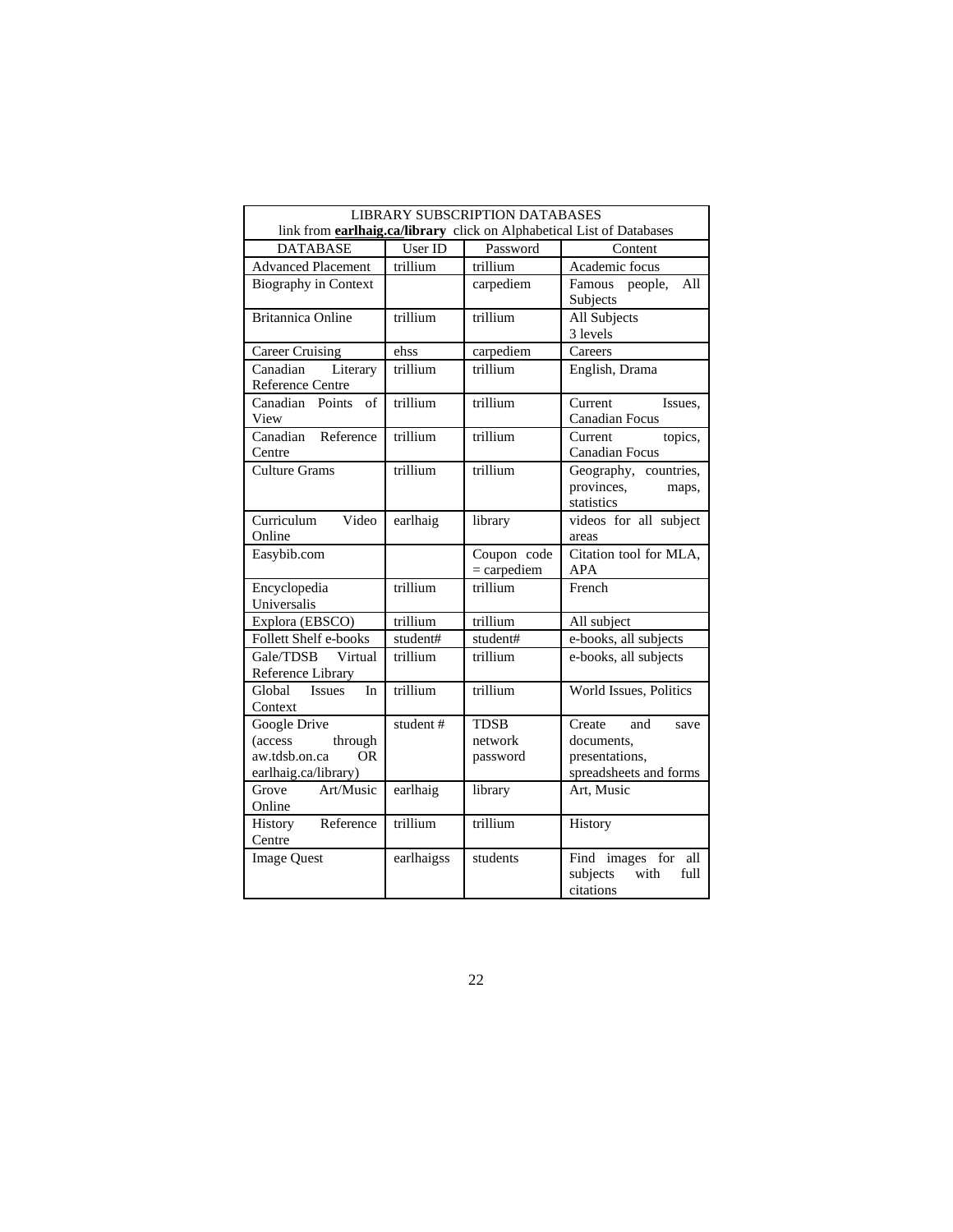| Info Base e-Books                                         | earlhaig    | library      | e-books, all subjects                             |
|-----------------------------------------------------------|-------------|--------------|---------------------------------------------------|
| Learn $360$                                               | second      | second       | Video<br>clips,<br>all<br>subjects                |
| Reference<br>Literacy<br>Centre                           | trillium    | trillium     | English, Drama                                    |
| Naxos Music/Spoken<br>Word                                | trillium    | trillium     | Music,<br>English,<br>Drama                       |
| Source<br>Newspaper<br>Plus                               | trillium    | trillium     | All subjects                                      |
| <b>NovelList Plus</b>                                     | earl        | carpediem    | English                                           |
| <b>OERB</b>                                               | tdsbstudent | tdsb         | subjects<br>All<br>lessons, tutorials             |
| PebbleGo                                                  | trillium    | trillium     | social<br>Science,<br>science<br>images,<br>video |
| Opposing<br>Viewpoints                                    |             | carpediem    | Current issues, All<br>Subjects                   |
| Oxford Art Online                                         | earlhaig    | library      |                                                   |
| Oxford<br>Reference<br>Online                             | earlhaig    | library      | All subjects-e-books                              |
| Science<br>Reference<br>Centre                            | trillium    | trillium     | Science, Health,<br>Geography                     |
| TABVue (eBooks)                                           | tdsb        | trillium     | social<br>Canadian,<br>studies& french            |
| Health<br>Teen<br>$\mathcal{R}_{\mathcal{L}}$<br>Wellness | trilliumdsb | trillium     | Health, SAP, Teen<br><b>Issues</b>                |
| Student<br><b>TDSB</b><br>Research Guide                  |             | tdsbresearch | Research<br>all<br>subjects                       |

# **Check the library site for regular updates. www.earlhaig.ca/library**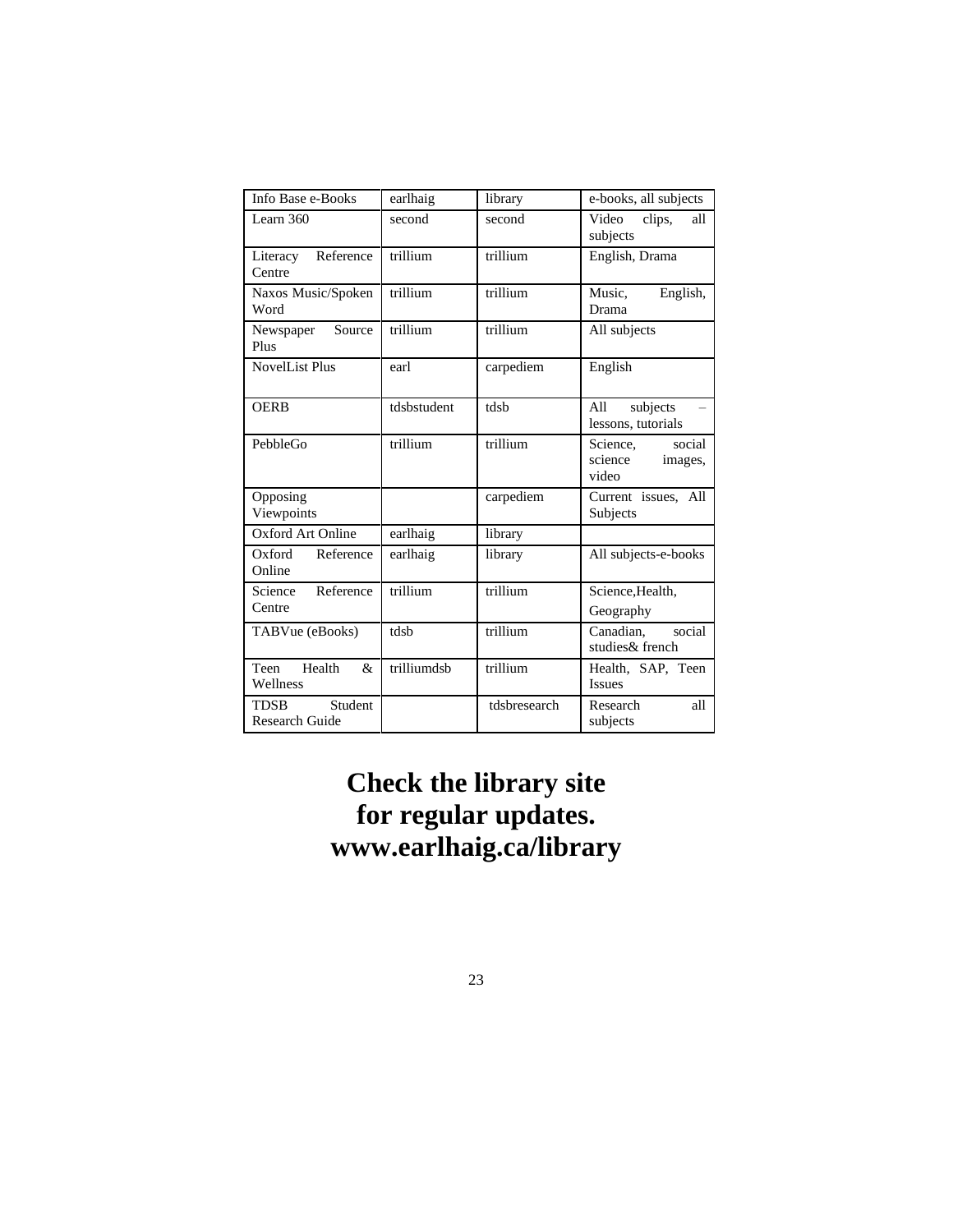#### **LOCKERS**

Students are required to use only the locker and lock assigned to them. Lockers remain the property of the TDSB. Please keep your locker clean on the inside and outside! Valuables should not be kept in lockers.

#### **PARKING**

Parking is for staff only. The main driveway is a  $f_1$  fire route – it is for drop off and not temporary parking. **DO NOT ENTER** the south or east parking off Hillcrest or Dudley streets. Student drop off in these areas must not happen.

#### **SKATEBOARDS, INLINE SKATES, SCOOTERS, BICYCLES.**

The use of these items is not permitted on school property or in the school building.

#### **SMOKING:** Smoke Free Ontario Act 2005

**Smoking (cigarettes or e-cigarettes) is not permitted on school property. Smoking or vaping is also prohibited while attending offsite school-sponsored activities.** 

You could be fined for smoking or vaping on school property.

#### **SUBSTANCE ABUSE/POSSESSION OR TRAFFICKING**

Students are prohibited from possessing, consuming, selling or being under the influence of drugs or alcohol on school property or during offsite school-sponsored activities, including field trips and athletic events.

#### **SCHOOL SANCTIONED SOCIAL EVENTS**

Staff and administration are committed to support and supervise school sanctioned social events such as dances, semi formals and Prom. Students need to be aware that the school code of conduct and consequences will be in effect at these events. Since student safety and well-being is a priority, students attending a school sanctioned social event under the influence of drugs or alcohol will be sent home, issued a suspension, and not be permitted to attend the next school social event.

#### **UNSAFE ACTIVITIES**

Water play (snowballs, water balloons, inappropriate water bottle use, water pistols/super soakers) are **not permitted** on school property. All varieties of sports and ball playing are permitted **only** on the school field.

#### **USE OF SCHOOL PROPERTY/AFTER HOURS**

Respect the right of our neighbours and keep our property clean. Please do not tag or deface school property with graffiti. Students are permitted to be in the building until 4:30 p.m. unless under the direct supervision of a Staff advisor. After 6:00 p.m., a permit is required.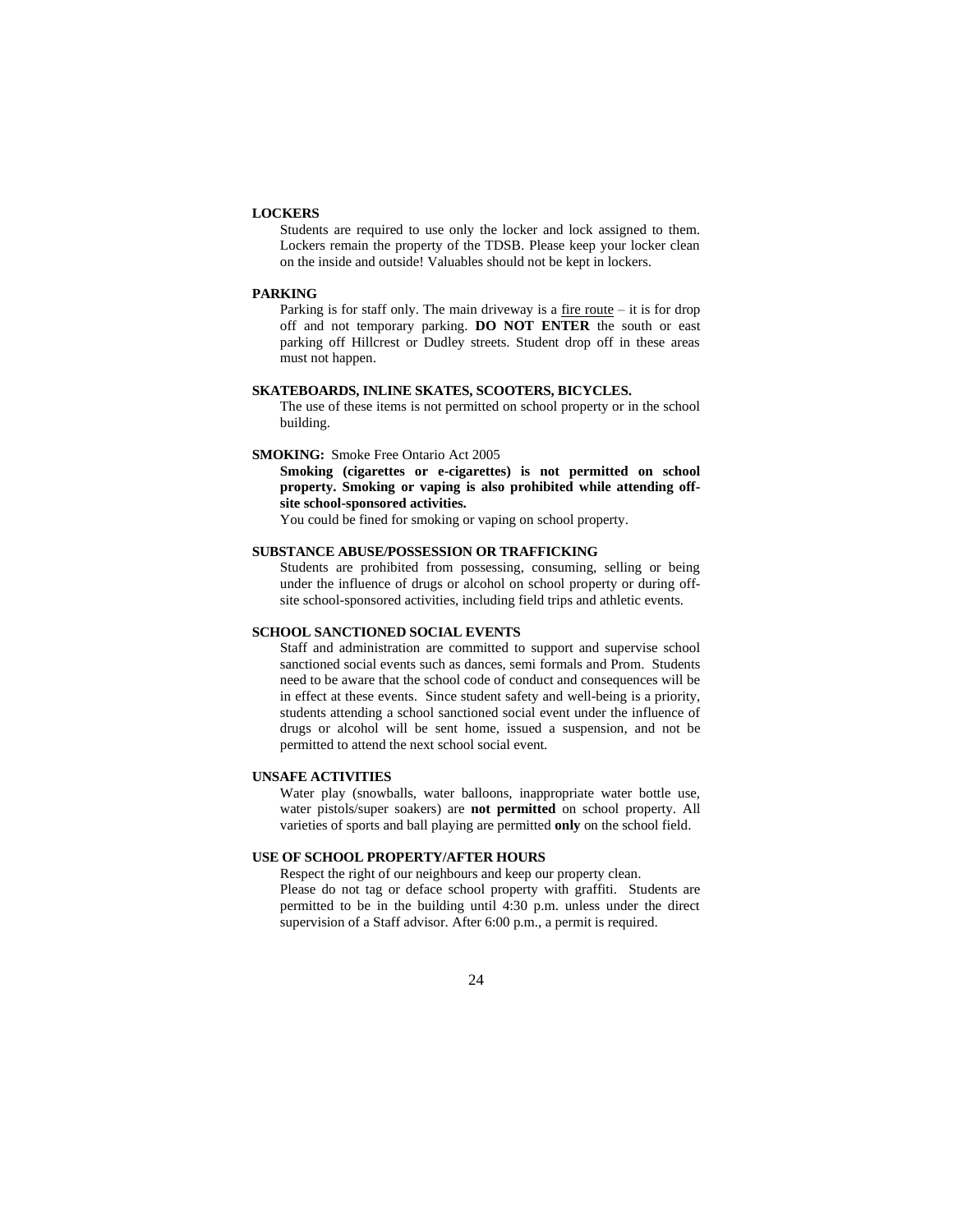#### **VISITORS AND TRESPASSERS**

All students have a responsibility for maintaining a safe environment at Earl Haig. If you observe or are aware of a person who is not an Earl Haig student on school property, please report this to the Main office. It is Board Policy that all visitors must report to the Main office and sign in. Please do not invite friends to spend time with you on school property. They are trespassing and the laws pertaining to private property apply. Their behaviour is your responsibility.

#### **EARL HAIG SCHOOL POLICY**

#### **A. ATTENDANCE AND PUNCTUALITY**

To experience success at Earl Haig regular and punctual attendance is expected. There is a definite co-relation between unauthorised absences and failure to earn credits. You have a responsibility to yourself, your parents and your teachers to attend regularly and punctually. High absenteeism is usually a symptom of other problems. See a guidance counsellor for assistance.

#### **Student Responsibilities - Re: Absences and Lates**

- Avoid making appointments or scheduling trips during school time.
- All absences for students under 18 years of age must be explained in writing by a parent/guardian. A student must present a note to the subject teachers the day after the absence. The teacher will note the fact that the absence/late was explained.
- Notes will include the following information:
	- o student name clearly printed
	- $\circ$  date(s) of absences including times for part of a day
	- o reason for absences or lateness
	- o signature of parent/guardian
- Students should consult with teachers immediately on return from any absences to arrange for missed tests or assignments.
- If you are leaving school before the end of the day, please come to the student office to sign out. Students must have parental/guardian permission before leaving the building.

#### **Consequences of Non-Attendance**

- Automated system contacts the home regarding absences.
- If an acceptable explanation is not provided immediately on return, a parent/guardian will be contacted by your teacher(s).
	- 25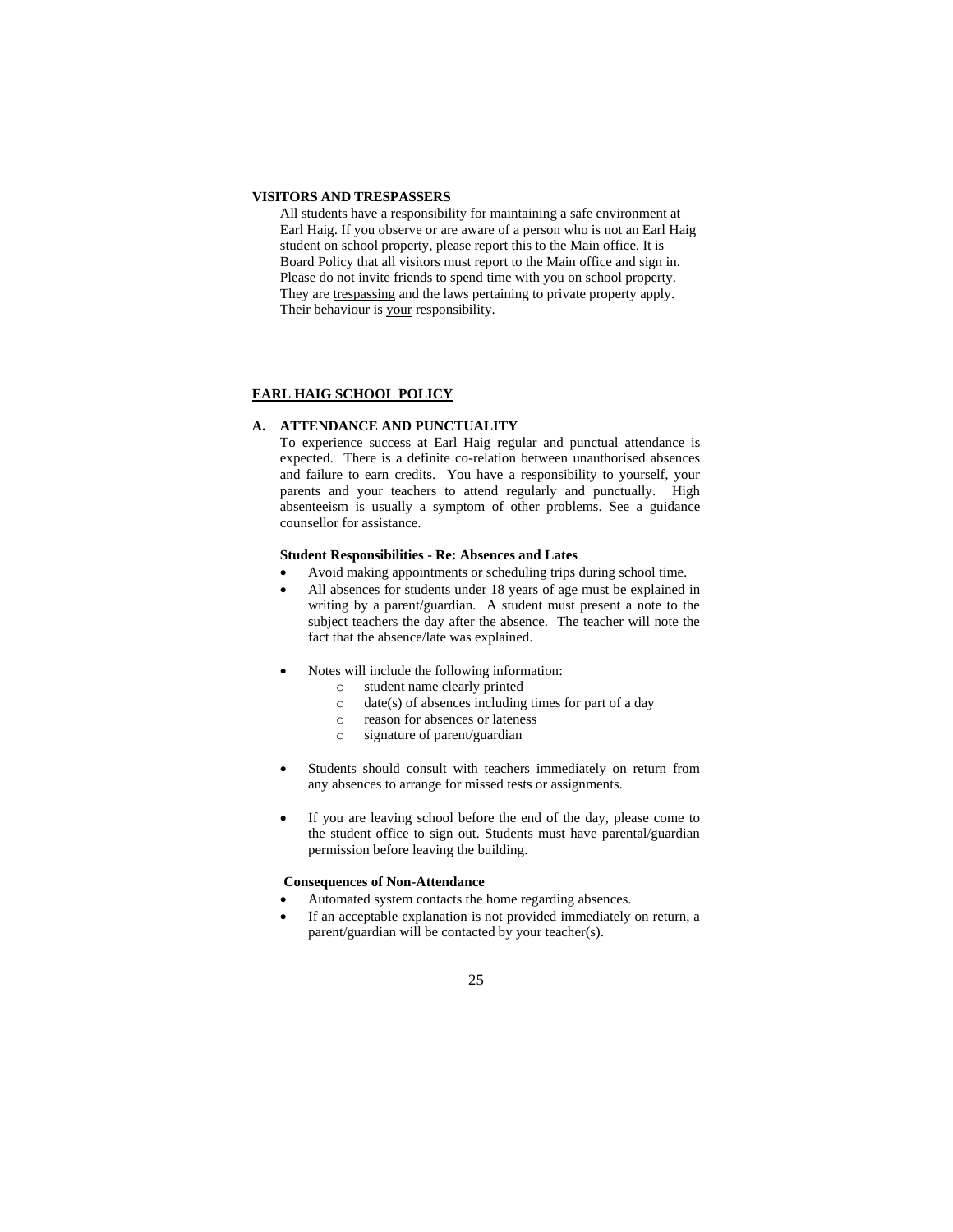- If lates and/or absences for classes accumulate, teachers will contact parents. If this continues, the student will be required to see a counsellor. A "monitoring sheet" may be put into effect. This sheet requires the student to obtain the signature of every teacher, and to return it to the counsellor daily.
- If the attendance pattern does not improve, a parental interview with a Vice-Principal will be required. Persistent absences will lead to further consequences.

#### **Pre-Arranged Absences**

- At least two weeks before the proposed absence, pick up the School Absence Form available from the Main Office.
- Complete and sign the top part of the form indicating the reason for your absence. A parent/guardian signature is required if you are under 18.
- Discuss your absence with each teacher, Guidance Counsellor and ask each one to sign the form and comment on the likely effect of the absence on your progress in the course. Any alternative activities assigned should also be included.
- Return the form to the Main Office. Before final arrangements for your absence are made, a Vice-Principal may wish to contact your parent/guardian for further discussion.

### **B. ACADEMIC COURSE LOAD POLICY**

### **Grade 9/10:**

Students must carry 8 courses per school year on their timetable.

## **Grade 11:**

Students are expected to carry 7 or 8 courses on their timetable once they have accumulated 16 credits.

### **Grade 12/Graduating year:**

Students are expected to carry 6, 7 or 8 courses per school year on their timetable depending upon the number of credits required to graduate (30 credits). All Grade 11 and 12 students are reminded of

#### **FULL DISCLOSURE DATES:**

**To be determined. Full disclosure information will be communicated to all students once exam reporting dates have been determined.**

### **C. STUDENT EVALUATION**

At the beginning of the school year, students will be provided with a written course outline, which describes the expectations, content and evaluation for each course. Students will be informed of the types of assignments and tests and how their final mark will be calculated.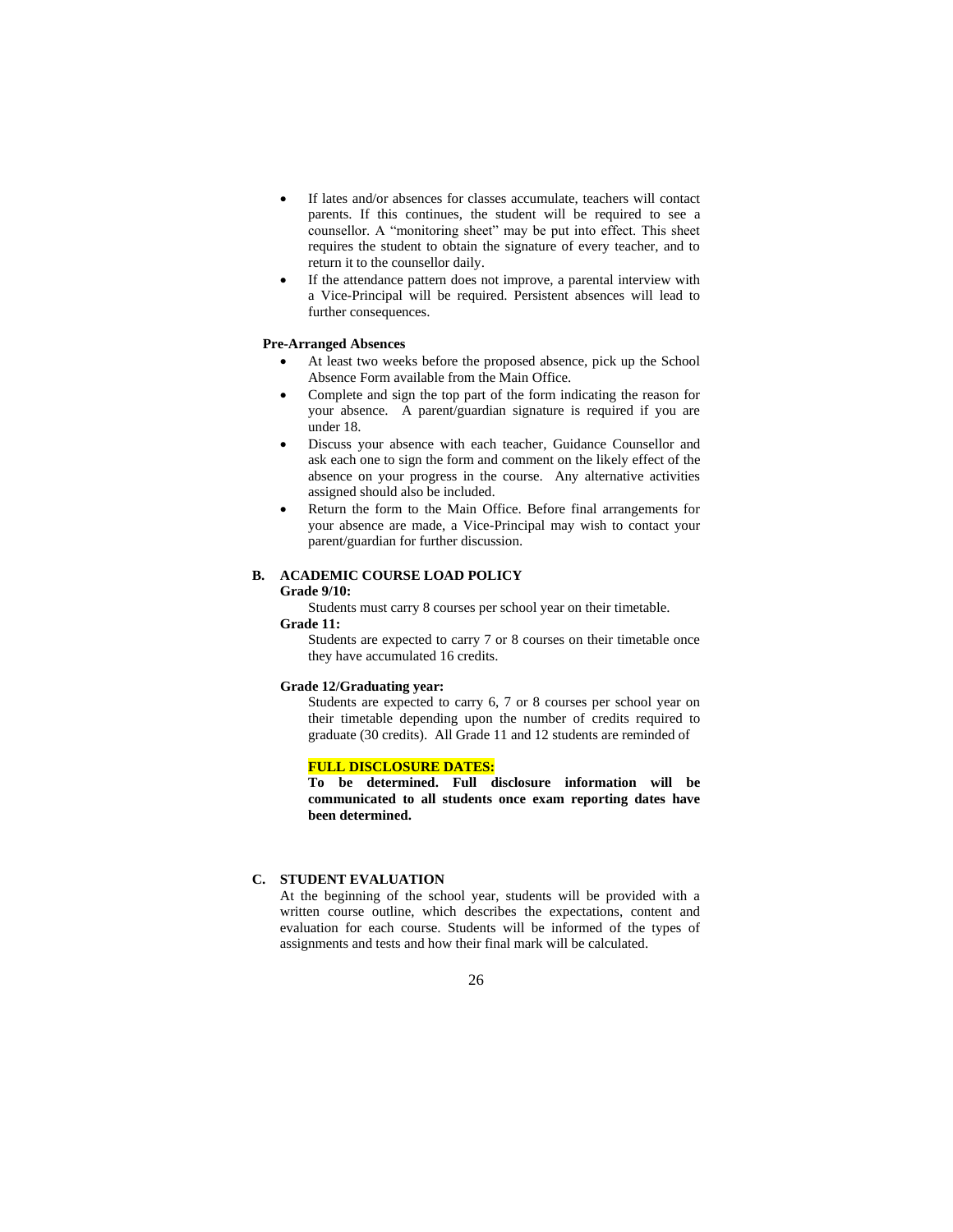Assessment and evaluation in OSS courses will be based on the curriculum expectations and the achievement charts in OSS subject curriculum policy documents.

Students will receive formative assessment to improve knowledge, skills and summative evaluations to demonstrate achievement of the curriculum expectations.

#### **School Policy on Missed Evaluations**

It is the student's responsibility to be present at all evaluations. It is the student's responsibility when they know in advance that an evaluation will be missed to notify the teacher as soon as they become aware of the conflict. This includes student involvement in school sponsored events.

Failure to communicate with the teacher in advance may result in a zero on the evaluation. It is the student's responsibility to provide the subject teacher with a specific note, on his/her return, from a parent, guardian or a doctor, specifying the date and explaining the reason for the missed evaluation.

A family vacation scheduled during instructional time is not a satisfactory reason. Satisfactory reasons could be illness or funeral. The teacher is not required to remind the student to submit the note.

It is important for both students and parents to understand that evaluation is a continuous process beginning in September and ending in June. In particular, the months of May and June are critical months during the school year. Evaluations will be ongoing throughout these months and student attendance at all types of evaluations is required.

Medical certificates are required for all missed summative evaluations during May and June.

#### **D. EXAMINATIONS**

Examinations will be written under timed, supervised conditions, address course content and expectations related to more than one category of the subject achievement chart, and yield marks for different strands or achievement categories.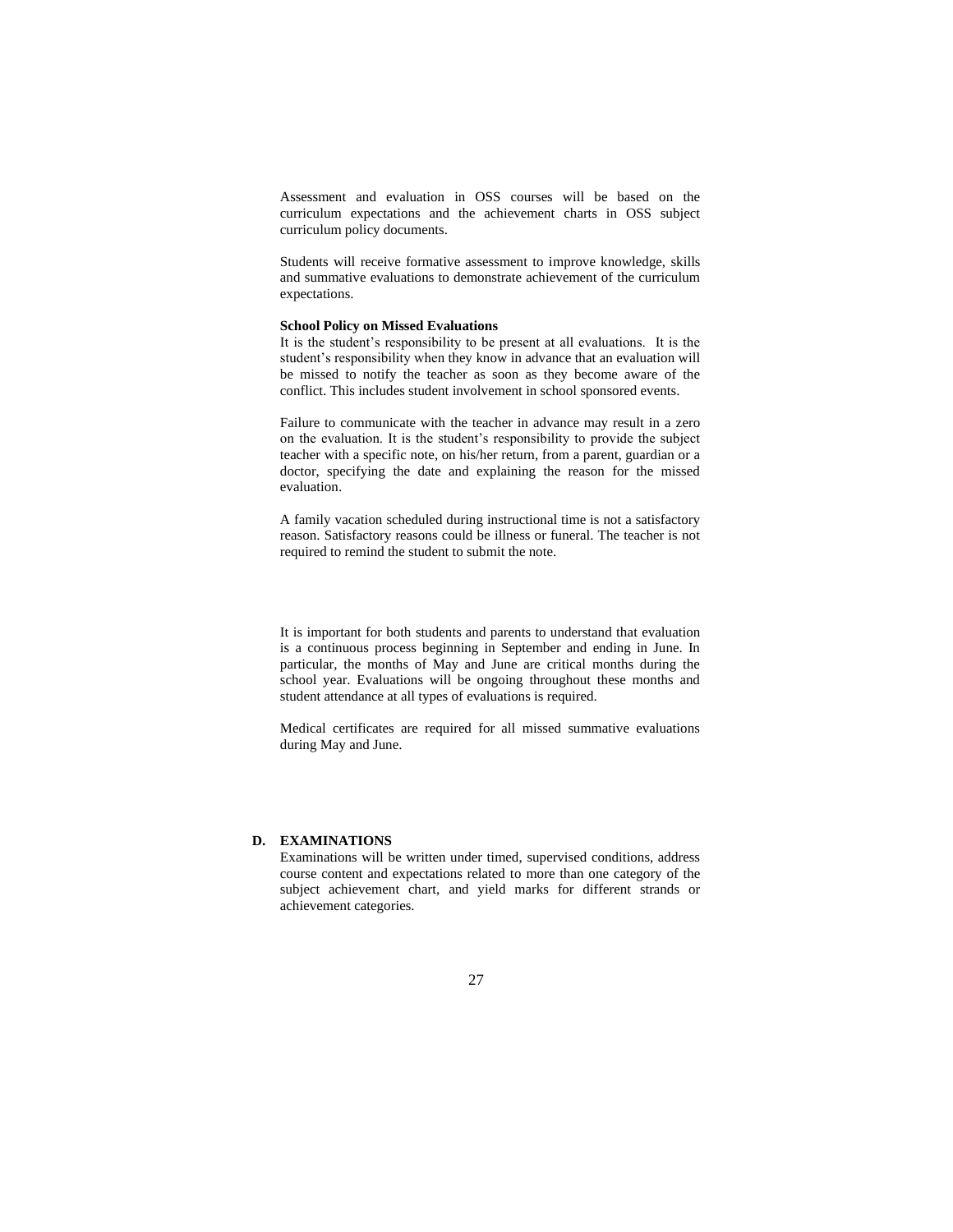The mark(s) for the January examination will count for a portion of the grade on the second report, and will be included, to a maximum of 15%, in the course work portion (70%) of the final grade.

The mark(s) for a formal examination in June, if administered, will be included in the final evaluation mark (30%) of the final grade.

Every student has the responsibility to arrive at the examination at the correct time. It is your responsibility to check the examination schedule carefully for times and rooms. Check your timetable for each of your subjects' course code, number and section. Record when your exams are being written in your agenda. Identification, your Student Card, will be required for all examinations.

Students are required to sign an attendance sheet/seating plan at the beginning of each examination. Students will not receive extra time if late.

#### **Absence from Formal Examinations**

**All students must write all exams in January and June or other formal examinations throughout the year. Any student who is absent from any formal examination or final evaluation will receive a "0" unless a medical certificate is provided to a Vice-Principal**.

#### **Exams Dates**

Dates: **November 10, 2021 January 27, 28, 31 and February 1, 2022 Aril 20, 2022 June 24, 27, 29, 2022**

*Please check with each of your teachers when the summative evaluation dates are and record them in your agenda.*

### **E. LEARNING SKILLS (OSS)**

In addition to a percentage grade that represents achievement of curriculum expectations only, the provincial report card separately reports on achievement of five learning skills common on all courses: Works Independently, Work Habits/Homework, Organization, Initiative, Teamwork.

Achievement of the five learning skills is reported through the use of the following codes:

| N | Needs Improvement | Gì | Good      |
|---|-------------------|----|-----------|
| S | Satisfactory      |    | Excellent |
|   |                   |    |           |

Teachers will evaluate the learning skills on an ongoing basis.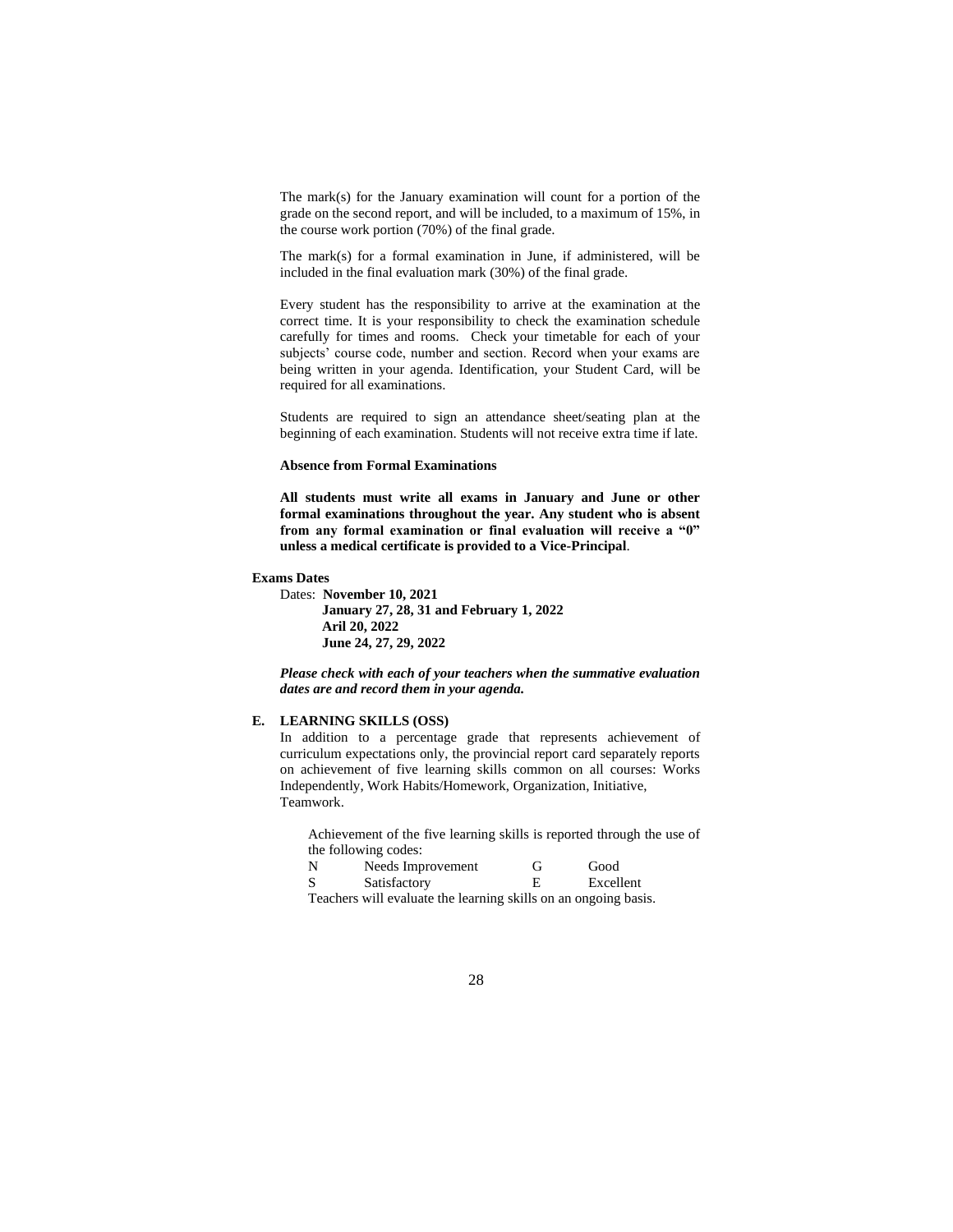#### **F. LATE & MISSED ASSIGNMENTS**

In order to earn a credit in a course, students are responsible for demonstrating evidence of achievement of the knowledge and skills described by the OSS curriculum expectations. Students are expected to complete all assigned work by the dates identified by teachers. In all courses, students are expected to meet all due dates set by teachers for assignments, projects, presentations, and tests. If a student anticipates a problem with meeting a deadline, she or he must negotiate a mutually agreed upon extension.

### **G. WHAT HAPPENS IF A STUDENT ENGAGES IN ACADEMIC DISHONESTY**

When dishonesty is confirmed by a teacher, the incident and the consequences may be communicated to the department head, guidance counsellor, administration and/or parents/guardian.

A mark of zero may be awarded for the assessment/evaluation in question and a repeated pattern of academic dishonesty may result in an escalating severity of consequences.

Students who face the consequences of plagiarism or cheating have the right to appeal the teacher's decision to the principal/vice-principal.

#### **Cheating**

Cheating is usually defined as the act of practicing deceit or breaking the rules. In the context of assessment and evaluation, cheating would be defined as the deviation from the behaviour expected in an evaluation situation. Examples include but are not limited to:

- Copying another student's homework.
- Using another student's work on a test or any other evaluation.
- Bringing unauthorized notes or notations into an evaluation.
- Asking for or giving someone an answer during an evaluation.
- Unauthorized use of electronic media to obtain answers during an evaluation; and
- Presenting assignments that have been completed by someone else as one's own.

### **Plagiarizing**

Plagiarizing is defined as the use or close imitation of the language and thoughts of another without attribution, in order to represent them as one's own original work. It can take many forms, including the following:

Submitting an essay/assignment written by someone else, e.g., buying an essay online, downloading an essay from a website, having someone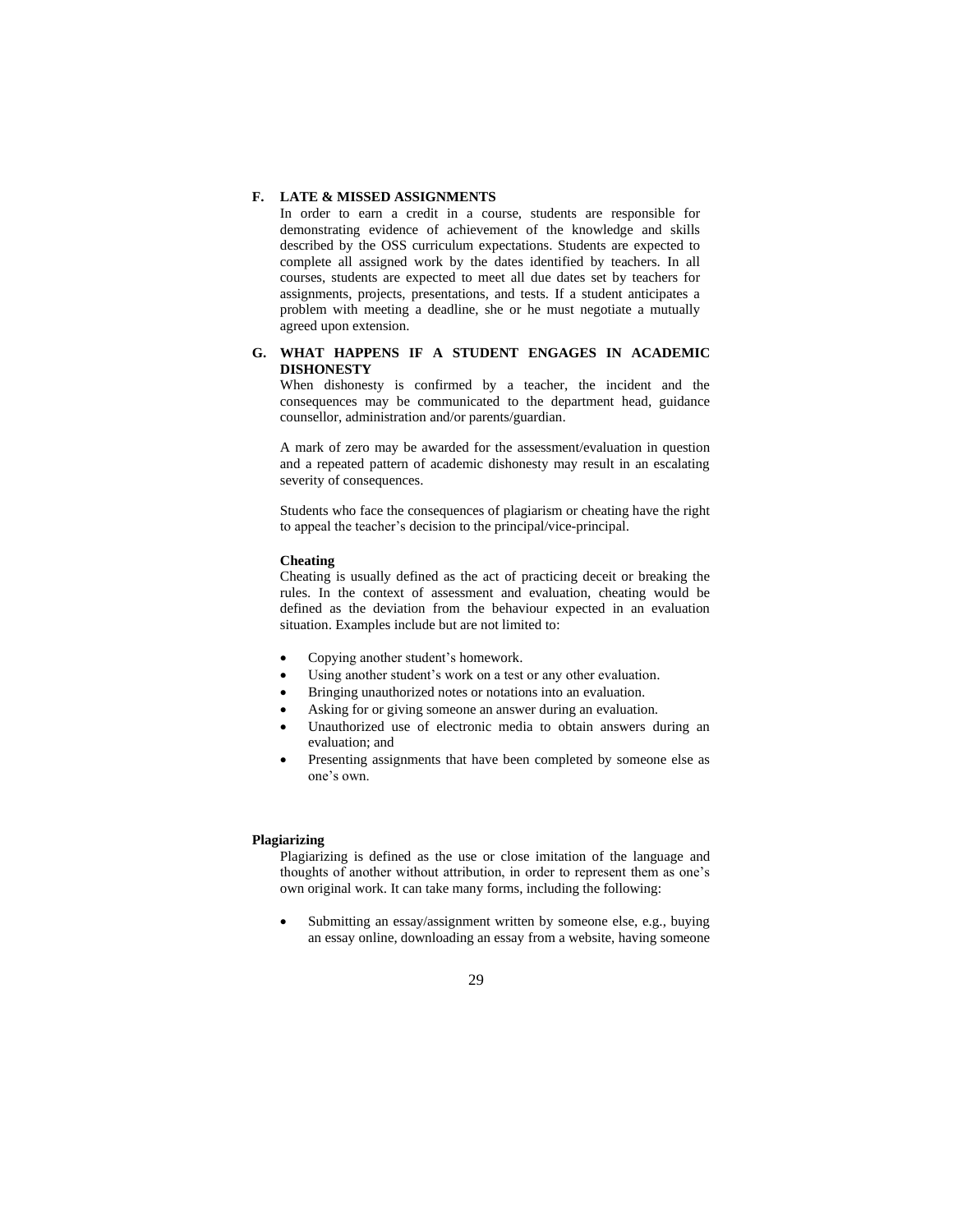else complete one's assignment, or copying or using work including homework done by another student.

- Piecing together material from one or several sources and adding only linking sentences.
- Quoting or paraphrasing material without citing the source of that material, including but not limited to books, magazines, journals, websites, newspapers, television programs, radio programs, movies, videos, photographs, and drawings in print or electronic form.
- Copying and pasting from the internet or other electronic sites without citing the source; and
- Omitting quotation marks from direct quotations even if the sources have been cited.

## **H. REPORTING CYCLE**

*Reporting cycles dates have not been finalized. Once these dates have been determined, it will be communicated to you. Exam reporting dates will be used to determine full disclosure dates for each semester.*

#### **I. PARENTS' INTERVIEW**

All parents are encouraged to contact teachers throughout the year regarding progress in individual subjects.

**Thursday, November 26, 2020** – 10:00 a.m. – 12:00 noon 1:00 – 4:00 p.m. and 6:00 – 8:00 p.m.

**Thursday, March 24, 2022** – 10:00 a.m. – 12:00 noon 1:00 – 4:00 p.m. and 6:00 – 8:00 p.m.

**Note: The format and timings for parent teacher interviews are subject to change. The final format and timings will be communicated to you in advance of the process.**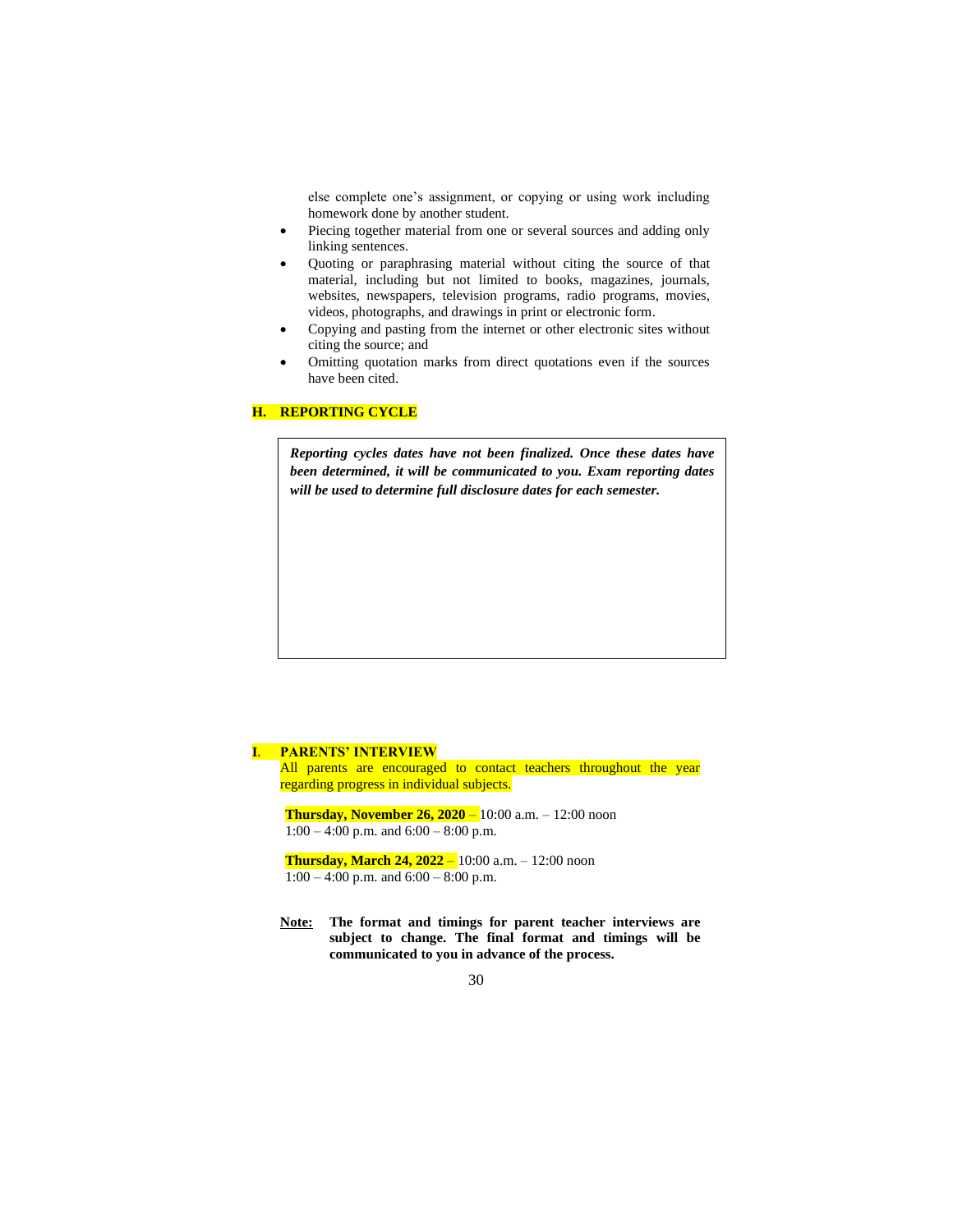### **J. STUDY HABITS**

Whether you are just starting your high school career or have reached a point where the end is now in sight, one of your main jobs is to graduate successfully. Your report is to some extent a means of measuring your success. Teachers, supportive parents, well-equipped classrooms, equipment and tests are all beneficial to the learning process, but YOU, first and last, determine your success or failure.

What happens in the classroom is only part of the success story. A very important part of the story is written at home, in the library, or in the study hall, and here, you are on your own. Do you really know how to study? Can you organize your time? Do you understand the work? Here are a few hints that may help you get better results:

**Consistency:** The best rule is to keep your work up-to-date. Do something every day: don't fall behind. The best results do not come from last-minute cramming.

**Organization:** Organize yourself and your work. Keep a study timetable and a regular record of assignments. Plan your work over several days or weeks. Review your notes every day.

**Location:** Have a regular place to study, preferably quiet and away from distractions. Very few students get good results with the help of radio or television.

**Preparation:** Have your books and study materials ready. You cannot claim an honest two hours work if a half-hour is spent in an effort to locate books, pens and paper.

**Sequence**: It is tempting to do the easiest assignment or the favourite subject first and leave the harder tasks to the end. Just remember, you are probably most alert at the beginning of a study period. Do the difficult assignments when your mind is at its best.

**When to Study:** You are probably the best judge of the best time to study. Remember, you are probably not at your best immediately after a full day in school. You might feel more like work if you get some fresh air and relaxation before starting your home studies. Be particularly careful about weekends. On Friday afternoon, Monday morning seems a long way off, but it comes all too quickly. Organize your weekend to leave some study time – it is a good time for review of the week's work.

**Promptness:** Get your work handed in to your teacher on time.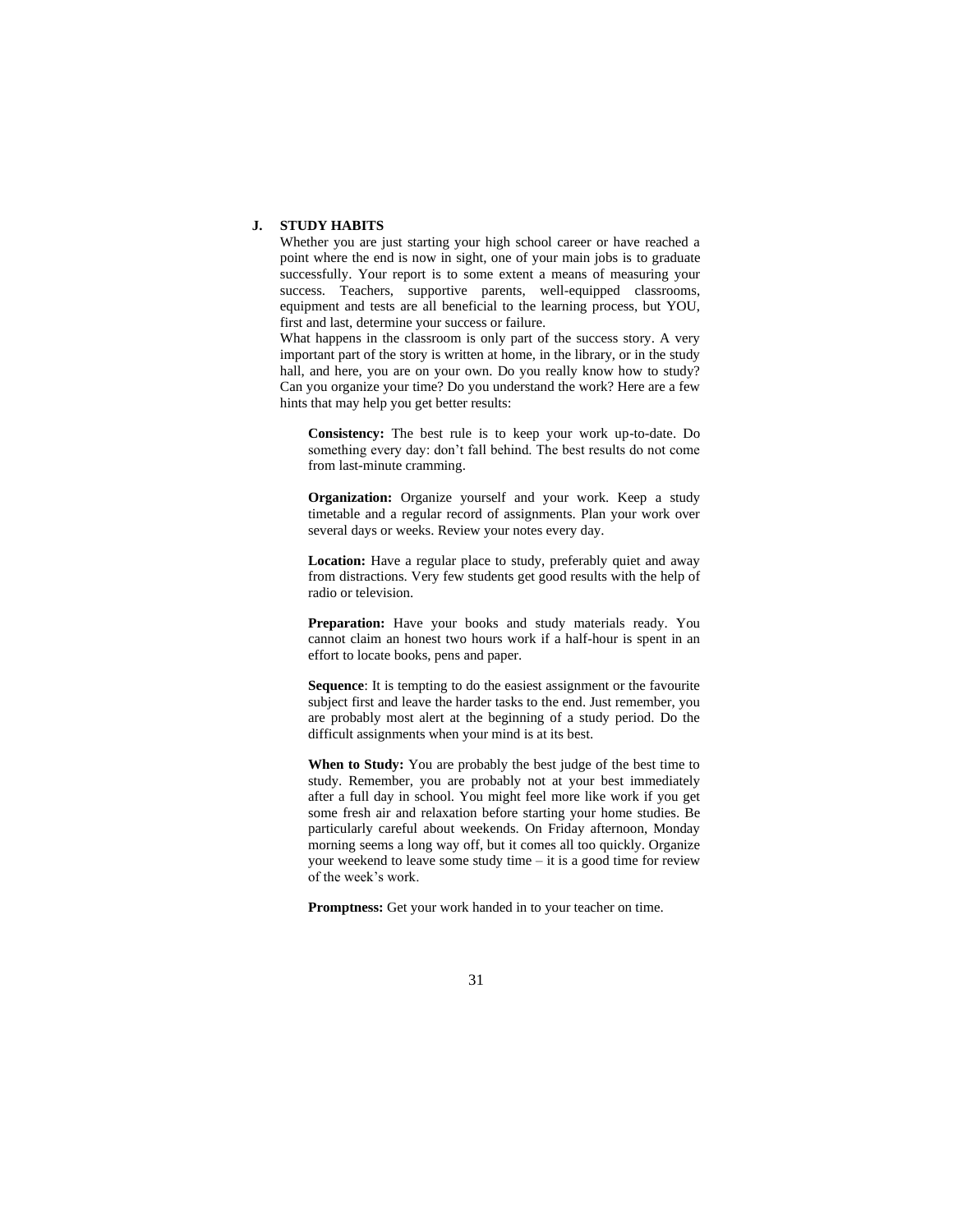### **K. CLUBS & COUNCILS**

We support and encourage co-curricular programs at Earl Haig S.S. It is a privilege to be a part of any program sponsored by the school. With your involvement comes the responsibility of making choices and following the expectations of all policies. We ask you to choose and prioritize your involvement in co-curricular programs so that your academic success will not be in jeopardy. We also point out the following:

**ABSENTEEISM**: A student may be removed from any co-curricular activity by the ACL of Clubs and Councils and Vice-Principal after consultation with the teacher/coach/staff advisor concerned about the student's absenteeism.

**RESPONSIBILITY:** Any student who wishes to participate in any co-curricular program will be personally responsible for any course expectation or work missed. Failure to do so may result in the removal from immediate and/or future participation in this and other activities.

**STUDENT CARD:** Any program sponsored by the SAC requires a student to have a Student ID card.

All Co-Curricular programs must have a Staff advisor and register with the SAC. A List of registered clubs and councils is available on our website at *www.earlhaig.ca*.

## **L. POSTERS**

Posters displayed in the halls are for Earl Haig's school activities only. Posters must be approved and initialled by the staff advisor. Posters are not to be affixed to doors or windows, and only on unpainted cement surfaces. The person or group responsible for postings must ensure that they are removed as soon as the event has taken place. Banners advertising school approved events can only be put up by either the Lighting Crew or the caretakers.

### **M. SPORTS COMMONLY OFFERED AT EARL HAIG S.S.**

| Fall                   | Winter            | <b>Spring</b>        |
|------------------------|-------------------|----------------------|
| Boys' Golf             | $\chi$<br>Alpine  | <b>Badminton</b>     |
| Boys' Soccer           | Snowboarding      | <b>Boys Baseball</b> |
| <b>Boys Volleyball</b> | Boys' Basketball  | Boys' 15's Rugby     |
| <b>Cross Country</b>   | Boys' Ice Hockey  | Cricket              |
| Running                | Girls' Ice Hockey | Dragon Boat          |
| Girls' Basketball      | Girls' Volleyball | Girls' 15's Rugby    |
| Girls' Field Hockey    | Speed Swimming    | Girls' Soccer        |
| <b>Tennis</b>          |                   | Girls' Softball      |
| Boys/Girls 7's Rugby   |                   | Girls' Flag          |
|                        |                   | Football             |
|                        |                   | Tennis               |

32

Track & Field Ultimate Frisbee Co-ed Volleyball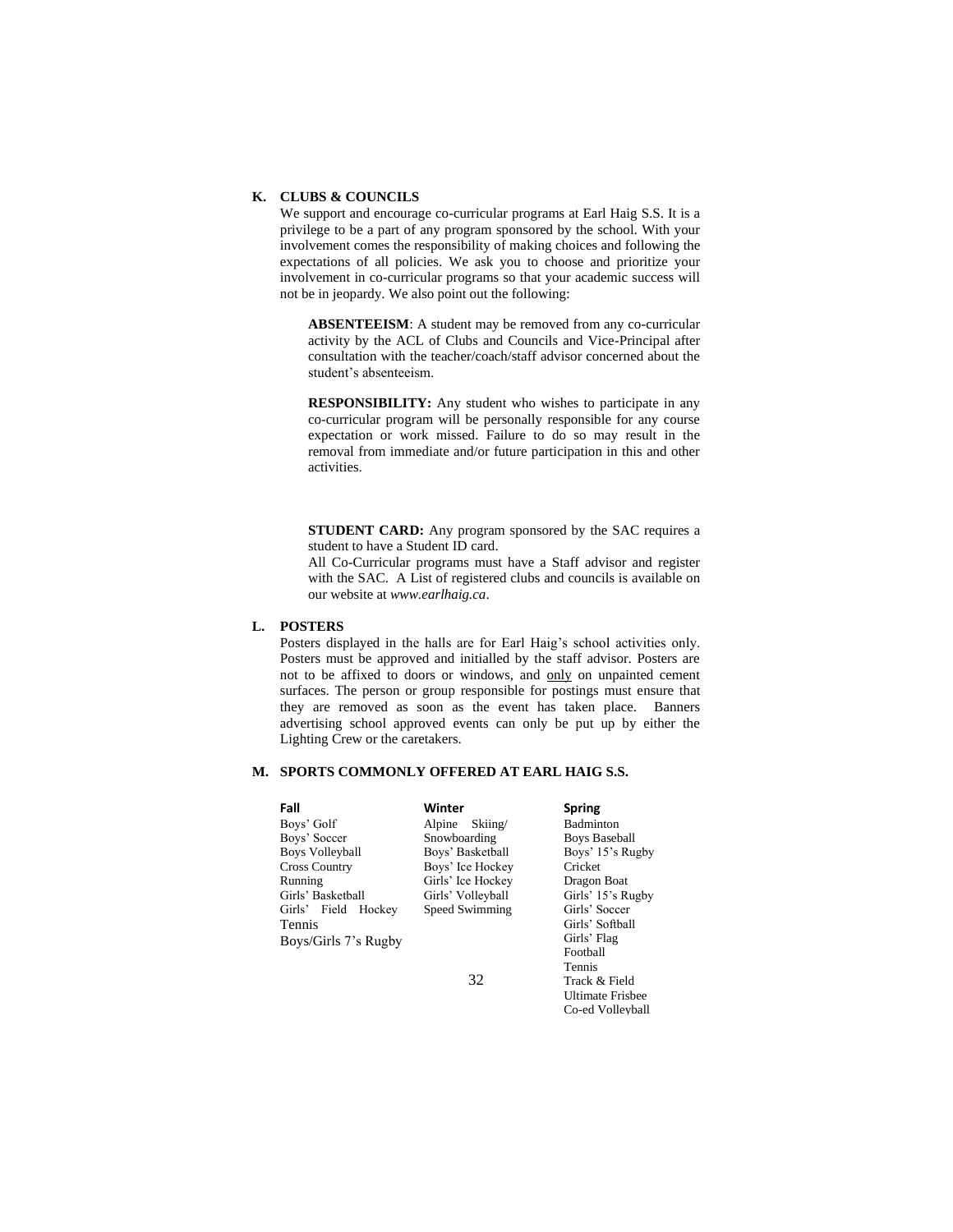### **Transfer Eligibility**

A student who has transferred schools for any reason is deemed a transfer student and must follow the transfer eligibility process. Please see your Physical and Health Education Department, your coach or your TDSSAA Representative in your school for further information and transfer forms. No school shall include in its lineup any student who is a transfer student within the last 12 months, unless deemed eligible by the Transfer Eligibility Committee. Transfers submitted after the deadline will not be considered until the next transfer deadline. The first Transfer Committee meeting of the school year generally occurs within the first two weeks of September. (TDSSAA Constitution – Revised June 2004).

### **N. PA ANNOUNCEMENTS**

The PA is used for Haig Radio Programming (8:00 – 9:05 a.m.), Opening Exercises, Daily Student Announcements (end of Period 1) and Administrative Announcements.

To submit announcements for the end of Period 1, please follow these guidelines:

- Submit announcements t[o radiohaig@gmail.com](mailto:radiohaig@gmail.com) by 9:00 p.m. the night before you would like them to broadcast
- Announcements needs to concise: less than 150 characters so that they can be transferred to the website and the TV.
- Announcement should be e-mailed through staff sponsor's @ tdsb.on.ca address or c.c.'d to the Staff Sponsor
- They will be repeated for a maximum of three days.

Announcements are to be read by Haig Radio Personnel only. Haig Radio reserves the right to refuse to accept any announcements that do not meet the above guidelines.

# **O. EXPECTATIONS OF ALL CLAUDE WATSON STUDENTS**

## **(a) MISSION STATEMENT**

The Claude Watson Program fosters talent and growth not only in each student's major discipline, but in all the creative and performing arts which form the program. Claude Watson students will be expected to attend performances, recitals and exhibitions in support of their peers so that they may experience a broad range of artistic endeavours.

#### **ARTISTIC PROGRESS**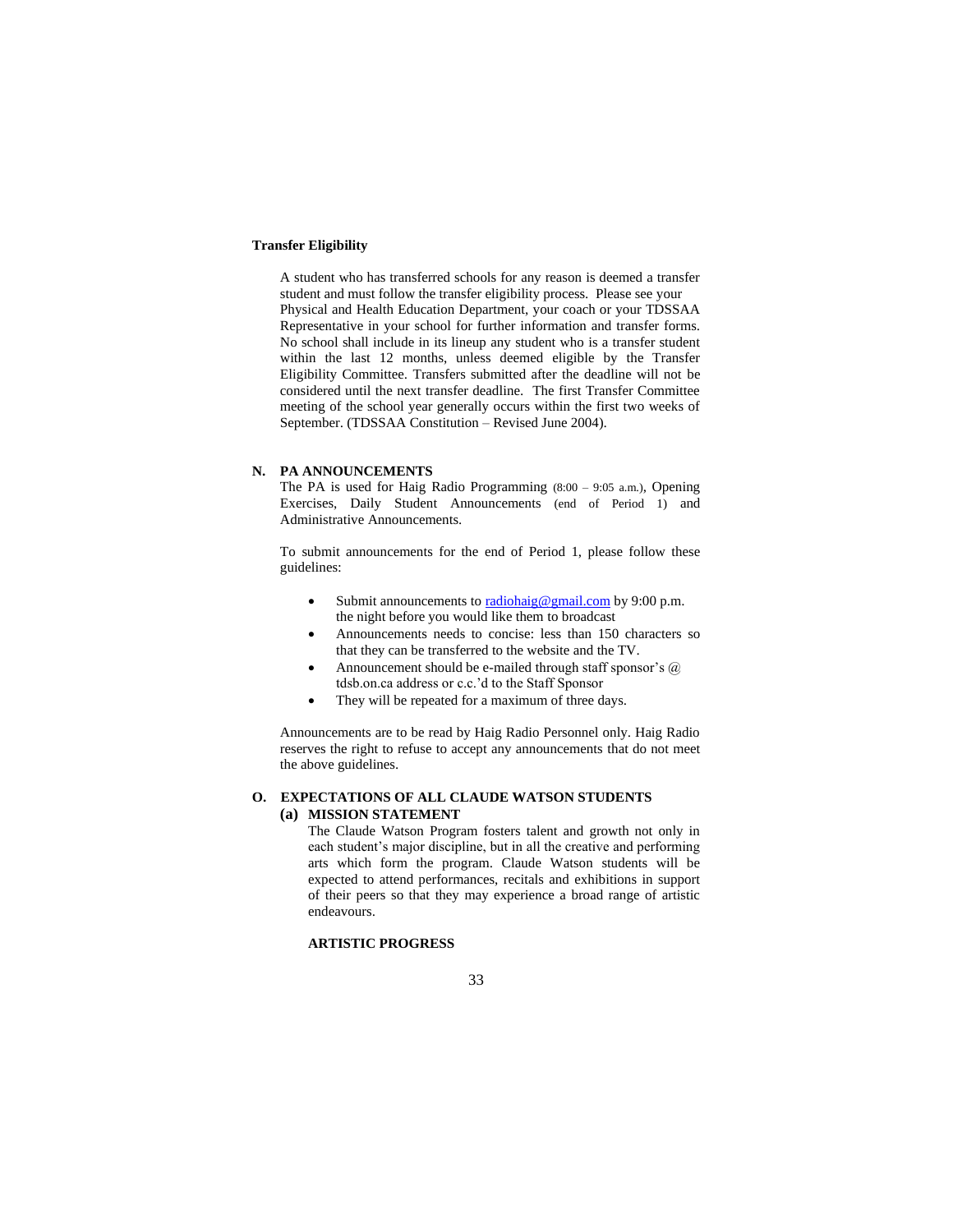Students work to maintain a high standard in both the Major and the Elective programs throughout each year. Students must earn 8 credits in their Arts Major and the requisite 3 arts elective credits. If a student enters in Grade 10, they must take 6 credits in their Arts Major plus 2 elective credits over the next three years. The Claude Watson diploma is awarded upon completion of the OSSD requirements and is of value when applying to universities or conservatories of arts training

### **CW EVENTS/ ABSENCES**

Students are expected to inform teachers in a timely fashion if they will be away from class. In case of absences of classes due to CW events, it is the student's responsibility to correspond with their teacher regarding missed work and/or assignments. Due to the nature of Earl Haig's school culture, teachers are accommodating when they are notified well in advance.

### **(b) STATEMENT ON ARTISTIC EXPRESSION**

Since its inception in 1983, the Claude Watson Arts Program has proudly upheld a strong tradition of excellence in the Arts. We have earned a reputation of creating enlightened and discerning work in Dance, Drama, Music, Film Arts and Visual Arts.

Our mission is to prepare students to become creative, independent, and progressive thinkers as democratic citizens in a pluralistic society. It is the very nature of the Arts that the artist expresses and communicates his or her own views and visions of the world we live in. At EHSS and the Claude Watson Arts Program, we strive to create intellectually and emotionally safe environments in which our students are free to explore and express their own voices artistically and to hear and respect the voices of others. Multiple forms of literacy are explored, and differences are valued.

With an enriched, complex, and vibrant arts program such as ours, it is natural that sensitive or controversial issues will arise out of the curriculum and within the many co-curricular activities. A learning environment that is relevant to students' lives cannot help but include sensitive issues about work, family, and society. Controversy is a natural factor in the process of discerning.

Every effort will be made to provide students with ample resources to advise, prepare, analyze and follow-up on controversial subject matter introduced in the classroom, theatre, gallery, or the artistic community at large. In accordance with TDSB and Ministry policies these issues are to be dealt with in a thorough, fair and balanced manner. It is vital our students receive support for their work from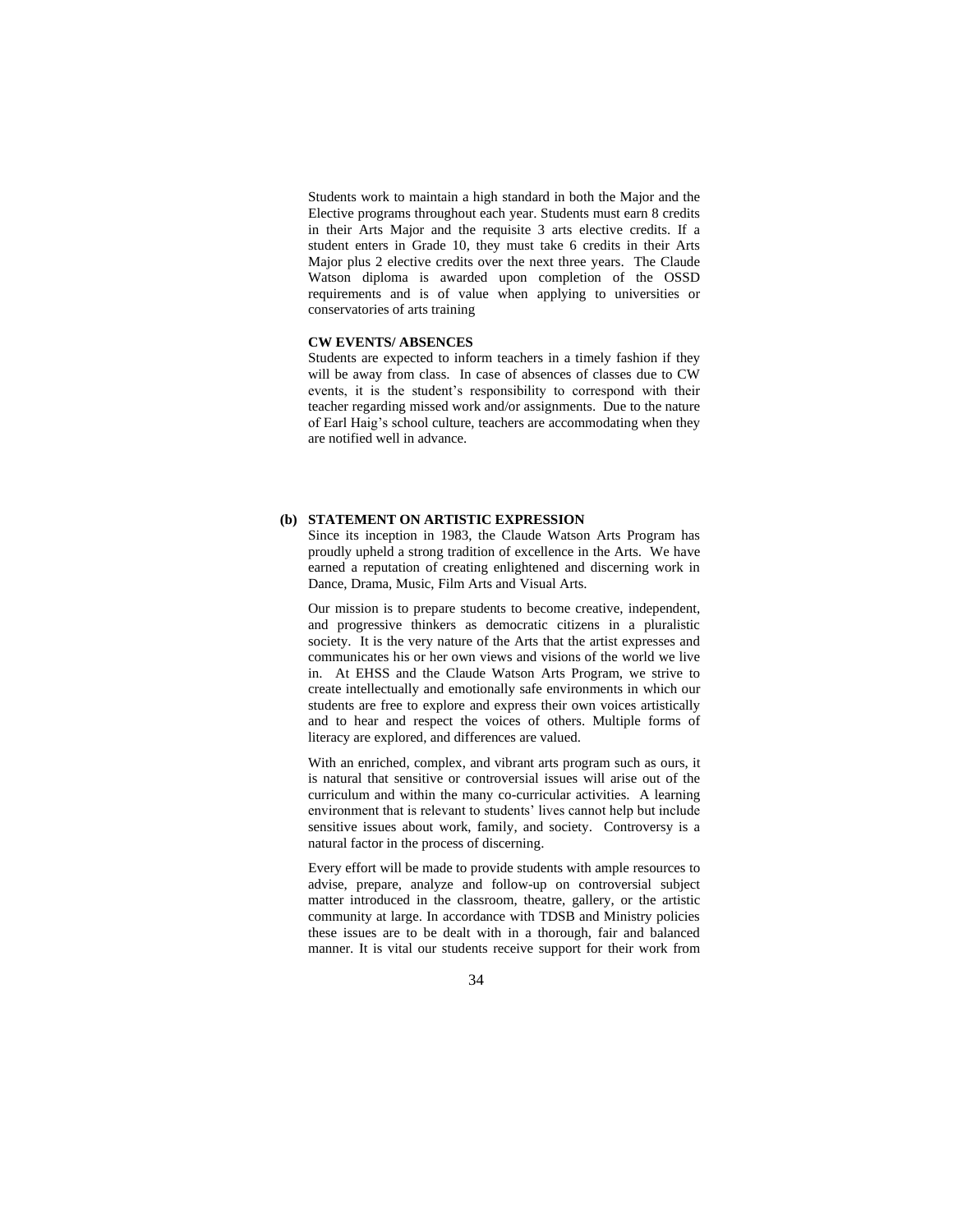fellow Earl Haig students, teachers, administration, parents, and the greater community.

The following criteria reflect our goals:

- Our audiences have come to expect a high level of artistic merit through challenging, thought-provoking, and intellectually stimulating material. As artists, we strive to maintain this calibre of excellence while practicing values that demonstrate integrity, social consciousness, and high principles.
- Work shall not contain content or a theme that is discriminatory, gratuitously shocking or in any way exploitative of any person or persons.
- Work shall not promote, glorify, or sensationalize violence.
- The use of profane or obscene language must be both relevant to the context and necessary to maintain its artistic integrity. Thus, any language of this kind must have artistic purpose and not be used solely to shock or offend the audience.

When deemed necessary, warnings about language, mature subject matter and themes will be printed in programs and communicated to the audience before the performance. An artist's statement should accompany artwork to help clarify or justify the point of view.

## **(c) CLAUDE WATSON STUDENT PROGRESS REVIEW PROCEDURE AND POLICY**

Students are required to:

- show an acceptable level of progress in their arts' major, i.e. maintain 80%
- demonstrate an acceptable level of progress in the academic and elective programs i.e maintaining a minimum of 70% and pass all courses
- attend classes regularly and punctually
- exhibit behaviour which positively contributes to the learning environment
- meet curricular and co-curricular performance expectations.

Throughout the review procedure consideration will be given to the special needs of the individual student and to extenuating circumstances which may be affecting the student's progress.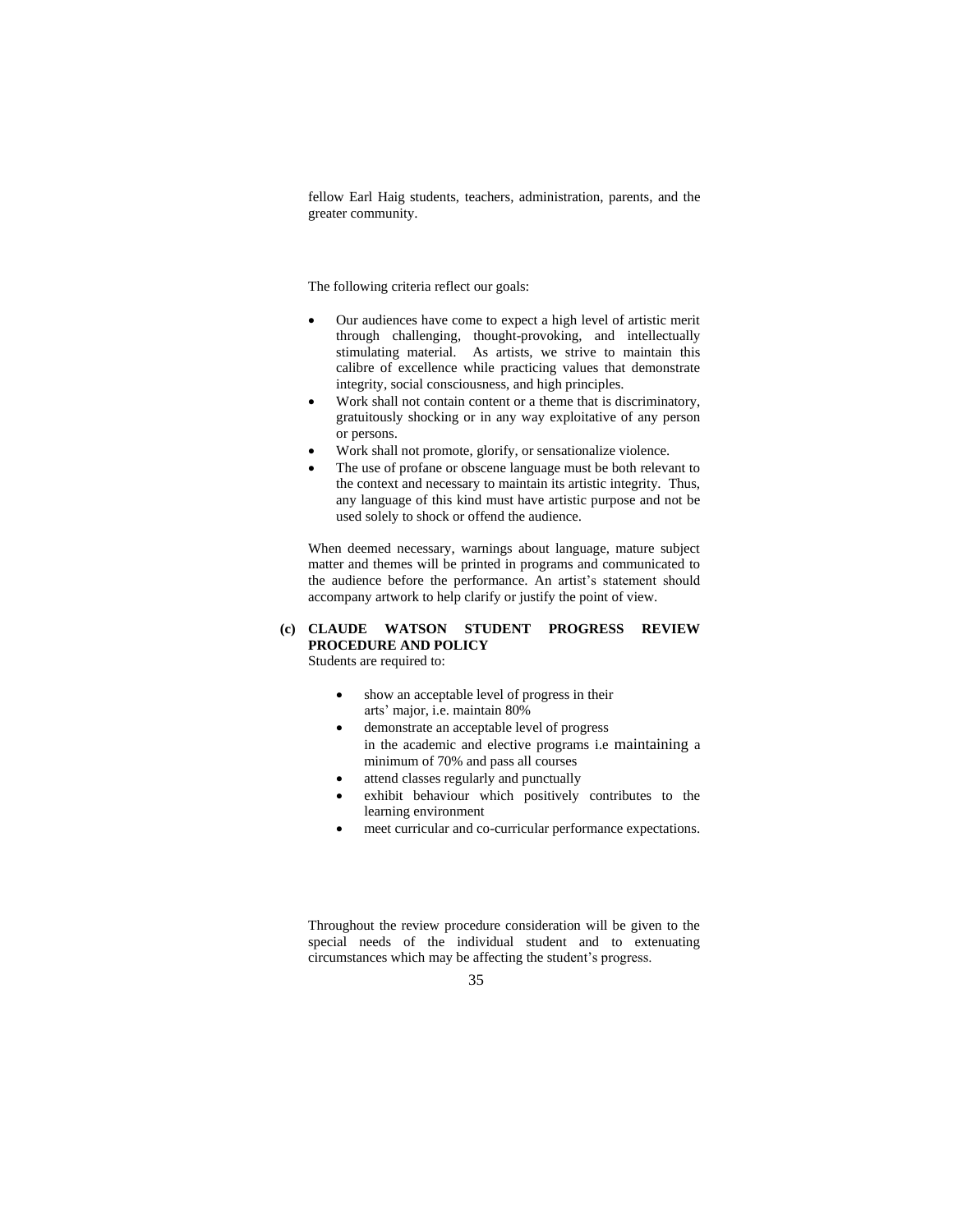*It should be noted that any student who CHOOSES to leave the program will return to his/her home school***.**

#### **P. LOST AND FOUND**

The lost and found is in the Student Office. If you have anything that is not yours, drop it off at the lost and found. By the same token, you will be happily surprised when you have lost something to find out just how considerate your fellow students are at Earl Haig.

## **Q. USEFUL COMMUNITY SERVICES**

| (Youth Issues: Social, Emotional, Medical)    |                |          |  |  |  |
|-----------------------------------------------|----------------|----------|--|--|--|
| Kids Help Line                                | 1-800-668-6868 | 24 hrs   |  |  |  |
| Teen Clinic (Sick Kids Hospital) 416-813-5804 |                | $24$ hrs |  |  |  |
| Teen Clinic (North York General) 416-756-6750 |                | 24 hrs   |  |  |  |
| Children's Aid Society                        | 416-924-4646   | $24$ hrs |  |  |  |
| Catholic Children's Aid Society               | 416-395-1500   | $24$ hrs |  |  |  |
| Jewish Family and Child Service               | 416-638-7800   | $24$ hrs |  |  |  |
| <b>Local Police Station</b>                   | 416-808-3200   | $24$ hrs |  |  |  |
| Rape Crisis Centre                            | 416-597-8808   | $24$ hrs |  |  |  |
| Assaulted Women's Helpline                    | 416-863-0511   | 24 hrs   |  |  |  |

#### **R. ACTIVITY FEE**

Your \$50.00 fee covers:

- Student ID Card
- The Delphian, Earl Haig's yearbook
- Eligibility for admission to all functions some (e.g. dances) will involve an additional charge
- Eligibility in all extra-curricular and intramural programs (including clubs and athletics)
- Participation in athletic programs
- The Earl Haig Student Agenda
- Gown for graduating students

### **(Grade 9 students or new students are charged \$10.00 to purchase a lock)**

#### *S. STUDENT ID CARDS*

Students must take their photo at the beginning of the school year. Students who arrive after photo or photo retake day must have their